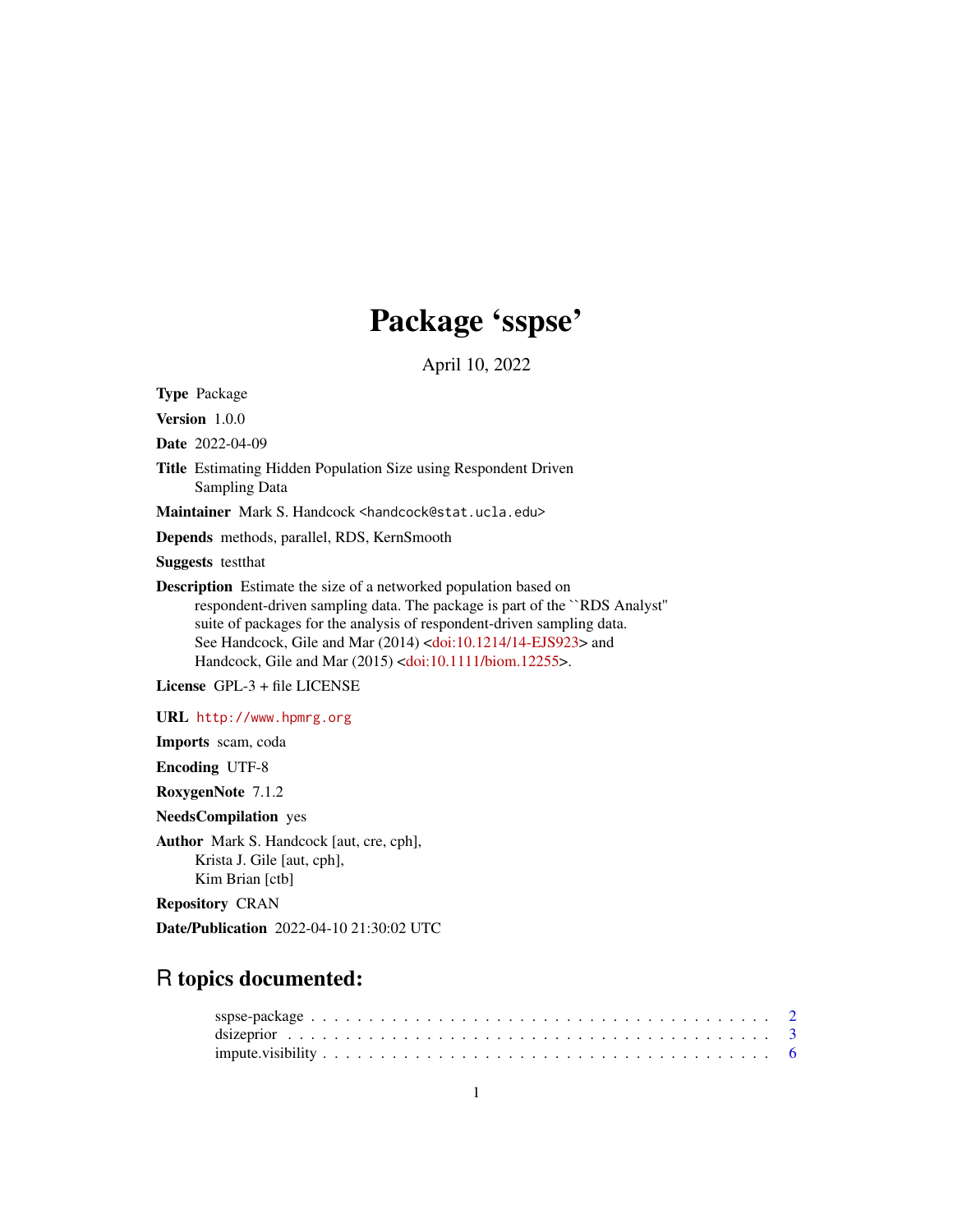## <span id="page-1-0"></span>2 sspse-package

| Index |  |
|-------|--|
|       |  |
|       |  |
|       |  |
|       |  |

| sspse-package |            |  |  | Estimating Hidden Population Size using Respondent Driven Sam- |  |
|---------------|------------|--|--|----------------------------------------------------------------|--|
|               | pling Data |  |  |                                                                |  |

#### Description

An integrated set of tools to estimate the size of a networked population based on respondent-driven sampling data. The "sspse" packages is part of the "RDS Analyst" suite of packages for the analysis of respondent-driven sampling data. For a list of functions type: help(package='sspse')

#### Details

For a complete list of the functions, use library(help="sspse") or read the rest of the manual.

When publishing results obtained using this package the original authors are to be cited as:

Gile, Krista J. and Handcock, Mark S. (2018) sspse: Estimating Hidden Population Size using Respondent Driven Sampling Data R package, Los Angeles, CA. Version 0.8, <http://hpmrg.org>.

All programs derived from this package must cite it. For complete citation information, use citation(package="sspse").

The package can also be accessed via graphical user interface provided by the RDS Analyst software. RDS Analyst software was designed to help researchers visualize and analyze data collected via respondent-driven sampling designs. It has a broad range of estimation and visualization capabilities.

For detailed information on how to download and install the software, go to the Hard-to-Reach Population Methods Research Group website: <http://hpmrg.org>. A tutorial, support newsgroup, references and links to further resources are provided there.

#### Author(s)

Krista J. Gile <gile@math.umass.edu>, Mark S. Handcock <handcock@stat.ucla.edu>

Maintainer: Mark S. Handcock <handcock@stat.ucla.edu>

#### References

Gile, Krista J. (2008) *Inference from Partially-Observed Network Data*, Ph.D. Thesis, Department of Statistics, University of Washington.

Gile, Krista J. and Handcock, Mark S. (2010) *Respondent-Driven Sampling: An Assessment of Current Methodology*, Sociological Methodology 40, 285-327.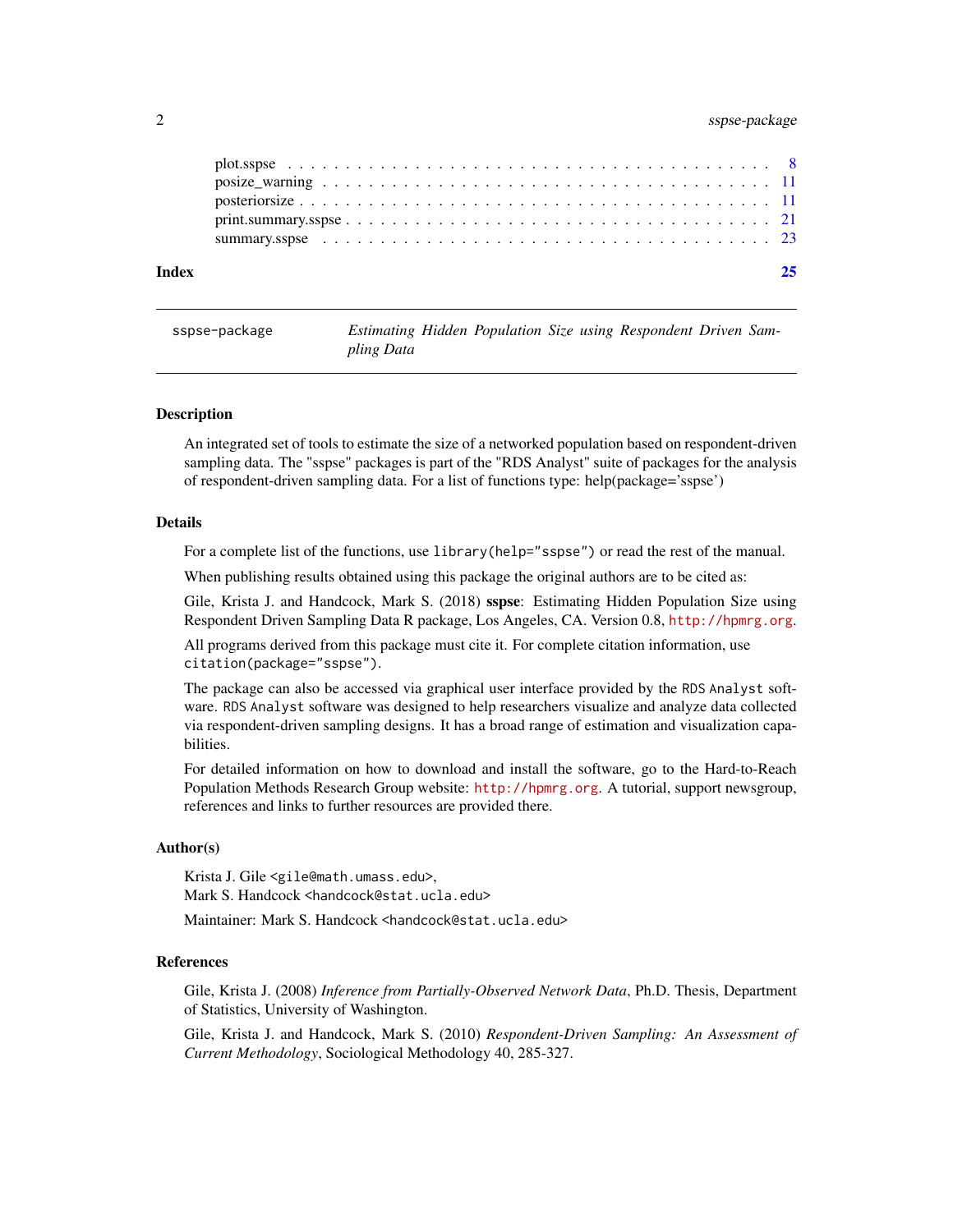#### <span id="page-2-0"></span>dsizeprior  $\overline{\phantom{a}}$  3

Gile, Krista J. and Handcock, Mark S. (2018) sspse: Estimating Hidden Population Size using Respondent Driven Sampling Data R package, Los Angeles, CA. Version 0.8, <http://hpmrg.org>.

Handcock MS (2003). degreenet: Models for Skewed Count Distributions Relevant to Networks. Statnet Project, Seattle, WA. Version 1.2, <http://statnetproject.org>.

Handcock, Mark S., Gile, Krista J. and Mar, Corinne M. (2014) *Estimating Hidden Population Size using Respondent-Driven Sampling Data*, Electronic Journal of Statistics, 8, 1, 1491-1521

Handcock, Mark S., Gile, Krista J. and Mar, Corinne M. (2015) *Estimating the Size of Populations at High Risk for HIV using Respondent-Driven Sampling Data*, Biometrics.

<span id="page-2-1"></span>

dsizeprior *Prior distributions for the size of a hidden population*

#### Description

[dsizeprior](#page-2-1) computes the prior distribution of the population size of a hidden population. The prior is intended to be used in Bayesian inference for the population size based on data collected by Respondent Driven Sampling, but can be used with any Bayesian method to estimate population size.

#### Usage

```
dsizeprior(
  n,
  type = c("beta", "nbinom", "pln", "flat", "continuous", "supplied"),
  mean.prior.size = NULL,
  sd.prior.size = NULL,
  mode.prior.sample.proportion = NULL,
  median.prior.sample.proportion = NULL,
  median.prior.size = NULL,
 mode.prior.size = NULL,
  quartiles.prior.size = NULL,
  effective.prior.df = 1,
  alpha = NULL,beta = NULL,maxN = NULL,log = FALSE,
  maxbeta = 120,
  maxNmax = 2e+05,
  supplied = list(maxN = maxN),
  verbose = TRUE
)
```
#### Arguments

n count; the sample size.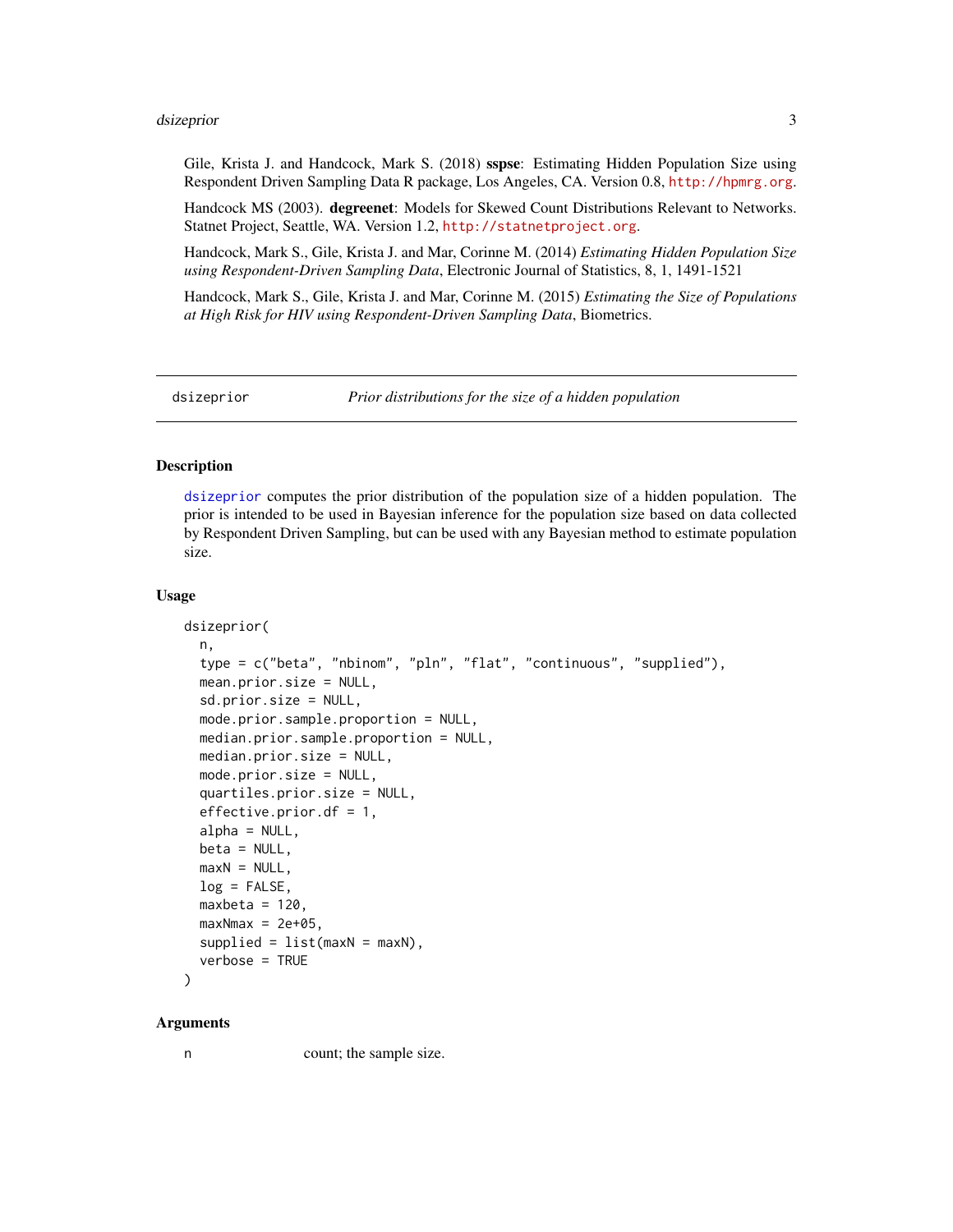| type                         | character; the type of parametric distribution to use for the prior on popula-<br>tion size. The options are "beta" (for a Beta-type prior on the sample propor-<br>tion (i.e. $n/N$ ), "nbinom" (Negative-Binomial), "pln" (Poisson-log-normal),<br>"flat" (uniform), continuous (the continuous version of the Beta-type prior<br>on the sample proportion). The last option is "supplied" which enables a nu-<br>meric prior to be specified. See the argument supplied for the format of the<br>information. The default type is beta. |
|------------------------------|--------------------------------------------------------------------------------------------------------------------------------------------------------------------------------------------------------------------------------------------------------------------------------------------------------------------------------------------------------------------------------------------------------------------------------------------------------------------------------------------------------------------------------------------|
| mean.prior.size              |                                                                                                                                                                                                                                                                                                                                                                                                                                                                                                                                            |
|                              | scalar; A hyperparameter being the mean of the prior distribution on the popu-<br>lation size.                                                                                                                                                                                                                                                                                                                                                                                                                                             |
| sd.prior.size                | scalar; A hyperparameter being the standard deviation of the prior distribution<br>on the population size.                                                                                                                                                                                                                                                                                                                                                                                                                                 |
| mode.prior.sample.proportion |                                                                                                                                                                                                                                                                                                                                                                                                                                                                                                                                            |
|                              | scalar; A hyperparameter being the mode of the prior distribution on the sample<br>proportion $n/N$ .                                                                                                                                                                                                                                                                                                                                                                                                                                      |
|                              | median.prior.sample.proportion                                                                                                                                                                                                                                                                                                                                                                                                                                                                                                             |
|                              | scalar; A hyperparameter being the median of the prior distribution on the sam-<br>ple proportion $n/N$ .                                                                                                                                                                                                                                                                                                                                                                                                                                  |
| median.prior.size            |                                                                                                                                                                                                                                                                                                                                                                                                                                                                                                                                            |
|                              | scalar; A hyperparameter being the mode of the prior distribution on the popu-<br>lation size.                                                                                                                                                                                                                                                                                                                                                                                                                                             |
| mode.prior.size              |                                                                                                                                                                                                                                                                                                                                                                                                                                                                                                                                            |
| quartiles.prior.size         | scalar; A hyperparameter being the mode of the prior distribution on the popu-<br>lation size.                                                                                                                                                                                                                                                                                                                                                                                                                                             |
|                              | vector of length 2; A pair of hyperparameters being the lower and upper quartiles<br>of the prior distribution on the population size. For example,<br>quartiles.prior.size=c(1000,4000) corresponds to a prior where the lower<br>quartile $(25\%)$ is 1000 and the upper $(75\%)$ is 4000.                                                                                                                                                                                                                                               |
| effective.prior.df           |                                                                                                                                                                                                                                                                                                                                                                                                                                                                                                                                            |
|                              | scalar; A hyperparameter being the effective number of samples worth of infor-<br>mation represented in the prior distribution on the population size. By default<br>this is 1, but it can be greater (or less!) to allow for different levels of uncertainty.                                                                                                                                                                                                                                                                             |
| alpha                        | scalar; A hyperparameter being the first parameter of the Beta prior model for<br>the sample proportion. By default this is NULL, meaning that 1 is chosen. it<br>can be any value at least 1 to allow for different levels of uncertainty.                                                                                                                                                                                                                                                                                                |
| beta                         | scalar; A hyperparameter being the second parameter of the Beta prior model<br>for the sample proportion. By default this is NULL, meaning that 1 is chosen. it<br>can be any value at least 1 to allow for different levels of uncertainty.                                                                                                                                                                                                                                                                                               |
| maxN                         | integer; maximum possible population size. By default this is determined from<br>an upper quantile of the prior distribution.                                                                                                                                                                                                                                                                                                                                                                                                              |
| log                          | logical; return the prior or the the logarithm of the prior.                                                                                                                                                                                                                                                                                                                                                                                                                                                                               |
| maxbeta                      | integer; maximum beta in the prior for population size. By default this is deter-<br>mined to ensure numerical stability.                                                                                                                                                                                                                                                                                                                                                                                                                  |
| maxNmax                      | integer; maximum possible population size. By default this is determined to<br>ensure numerical stability.                                                                                                                                                                                                                                                                                                                                                                                                                                 |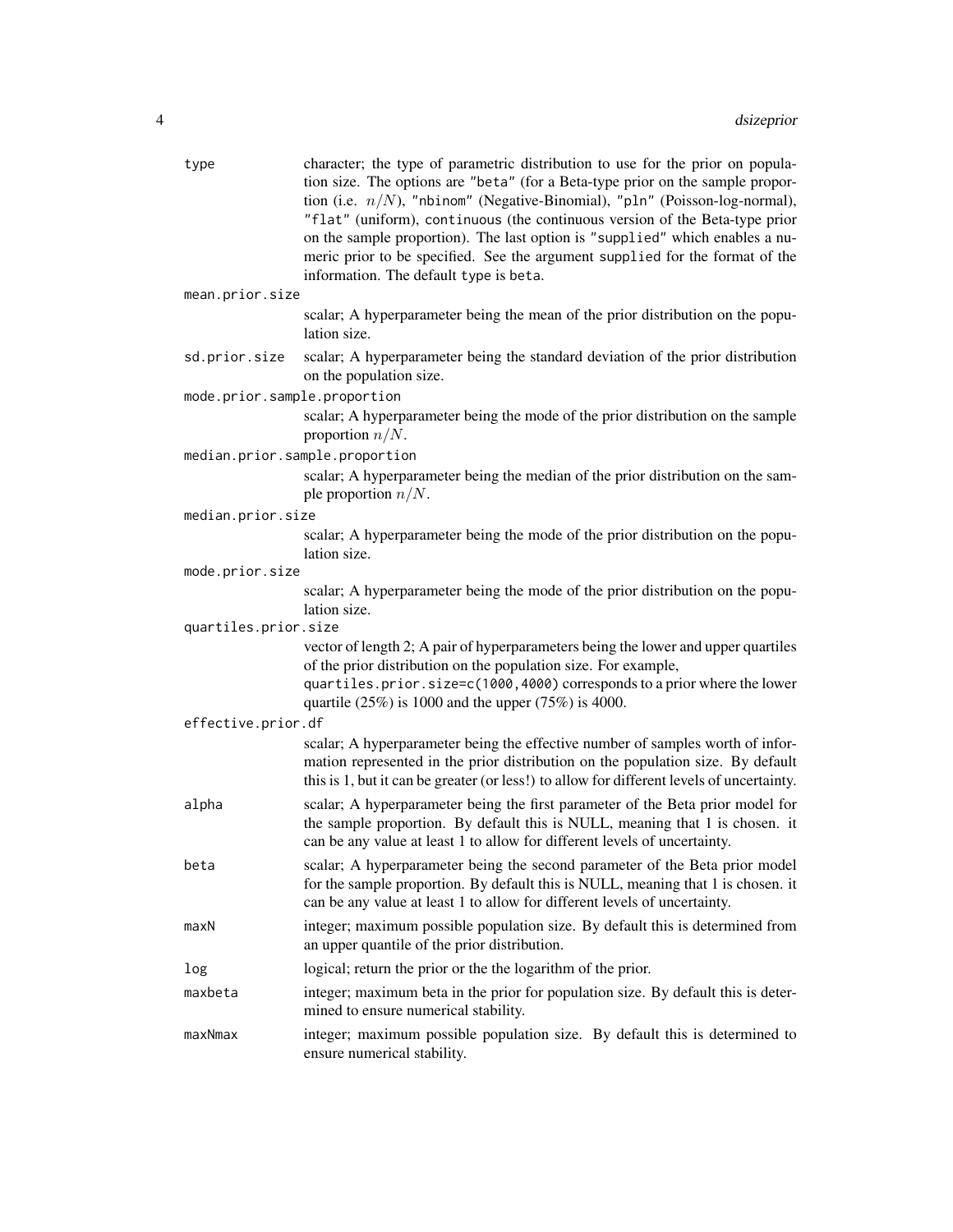#### <span id="page-4-0"></span>dsizeprior 55 to 55 to 55 to 55 to 55 to 55 to 55 to 55 to 55 to 55 to 55 to 55 to 55 to 55 to 55 to 55 to 55 to 55 to 55 to 55 to 55 to 55 to 55 to 55 to 55 to 55 to 55 to 55 to 55 to 55 to 55 to 55 to 55 to 55 to 55 to 5

| supplied | list; If the argument type="supplied" then this should be a list object, typically   |
|----------|--------------------------------------------------------------------------------------|
|          | of class sspse. It is primarily used to pass the posterior sample from a separate    |
|          | size call for use as the prior to this call. Essentially, it must have two compo-    |
|          | nents named maxN and sample. maxN is the maximum population envisaged and            |
|          | sample is random sample from the prior distribution.                                 |
| verbose  | logical; if this is TRUE, the program will print out additional information, includ- |
|          | ing goodness of fit statistics.                                                      |

## Value

[dsizeprior](#page-2-1) returns a list consisting of the following elements:

| X                            | vector; vector of degrees 1: N at which the prior PMF is computed.                                                                                                                                                                                                                                                                                                         |
|------------------------------|----------------------------------------------------------------------------------------------------------------------------------------------------------------------------------------------------------------------------------------------------------------------------------------------------------------------------------------------------------------------------|
| lpriorm                      | vector; vector of probabilities corresponding to the values in x.                                                                                                                                                                                                                                                                                                          |
| N                            | scalar; a starting value for the population size computed from the prior.                                                                                                                                                                                                                                                                                                  |
| maxN                         | integer; maximum possible population size. By default this is determined from<br>an upper quantile of the prior distribution.                                                                                                                                                                                                                                              |
| mean.prior.size              |                                                                                                                                                                                                                                                                                                                                                                            |
|                              | scalar; A hyperparameter being the mean of the prior distribution on the popu-<br>lation size.                                                                                                                                                                                                                                                                             |
| mode.prior.size              |                                                                                                                                                                                                                                                                                                                                                                            |
|                              | scalar; A hyperparameter being the mode of the prior distribution on the popu-<br>lation size.                                                                                                                                                                                                                                                                             |
| effective.prior.df           |                                                                                                                                                                                                                                                                                                                                                                            |
|                              | scalar; A hyperparameter being the effective number of samples worth of infor-<br>mation represented in the prior distribution on the population size. By default<br>this is 1, but it can be greater (or less!) to allow for different levels of uncertainty.                                                                                                             |
| mode.prior.sample.proportion |                                                                                                                                                                                                                                                                                                                                                                            |
|                              | scalar; A hyperparameter being the mode of the prior distribution on the sample<br>proportion $n/N$ .                                                                                                                                                                                                                                                                      |
| median.prior.size            |                                                                                                                                                                                                                                                                                                                                                                            |
|                              | scalar; A hyperparameter being the mode of the prior distribution on the popu-<br>lation size.                                                                                                                                                                                                                                                                             |
| beta                         | scalar; A hyperparameter being the second parameter of the Beta distribution<br>that is a component of the prior distribution on the sample proportion $n/N$ .                                                                                                                                                                                                             |
| type                         | character; the type of parametric distribution to use for the prior on population<br>size. The possible values are beta (for a Beta prior on the sample proportion<br>(i.e. $n/N$ ), nbinom (Negative-Binomial), pln (Poisson-log-normal), flat (uni-<br>form), and continuous (the continuous version of the Beta prior on the sample<br>proportion. The default is beta. |

## Details on priors

The best way to specify the prior is via the hyperparameter mode.prior.size which specifies the mode of the prior distribution on the population size. You can alternatively specify the hyperparameter median.prior.size which specifies the median of the prior distribution on the population size, or mode.prior.sample proportion which specifies the mode of the prior distribution on the proportion of the population size in the sample.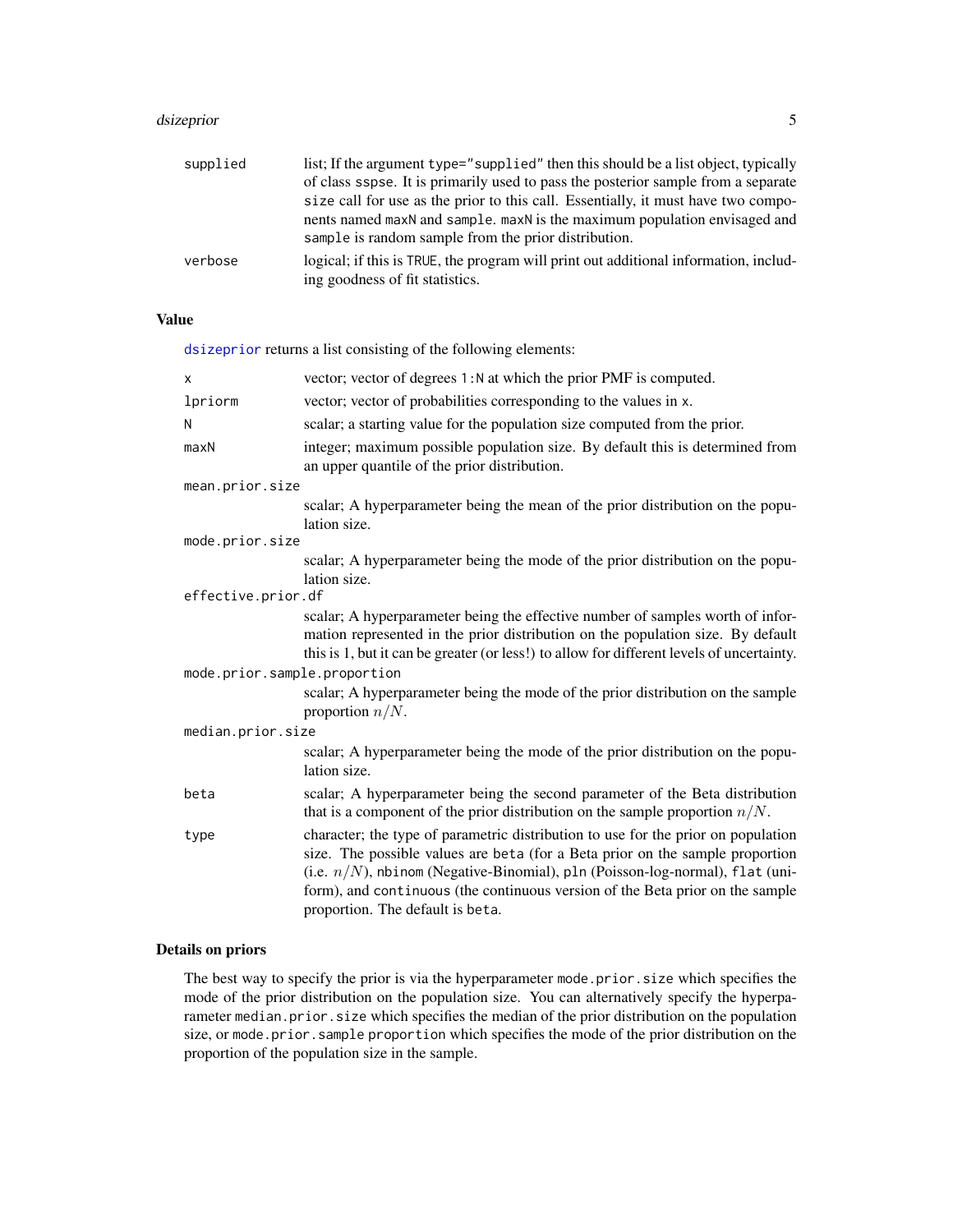#### References

Gile, Krista J. (2008) *Inference from Partially-Observed Network Data*, Ph.D. Thesis, Department of Statistics, University of Washington.

Gile, Krista J. and Handcock, Mark S. (2010) *Respondent-Driven Sampling: An Assessment of Current Methodology*, Sociological Methodology 40, 285-327.

Gile, Krista J. and Handcock, Mark S. (2014) sspse: Estimating Hidden Population Size using Respondent Driven Sampling Data R package, Los Angeles, CA. Version 0.5, <http://hpmrg.org>.

Handcock MS (2003). degreenet: Models for Skewed Count Distributions Relevant to Networks. Statnet Project, Seattle, WA. Version 1.2, <http://statnetproject.org>.

Handcock, Mark S., Gile, Krista J. and Mar, Corinne M. (2014) *Estimating Hidden Population Size using Respondent-Driven Sampling Data*, Electronic Journal of Statistics, 8, 1, 1491-1521

Handcock, Mark S., Gile, Krista J. and Mar, Corinne M. (2015) *Estimating the Size of Populations at High Risk for HIV using Respondent-Driven Sampling Data*, Biometrics.

#### See Also

network, statnet, degreenet

#### Examples

```
prior <- dsizeprior(n=100,
                    type="beta",
                    mode.prior.size=1000)
```

| impute.visibility | Estimates each person's personal visibility based on their self-       |
|-------------------|------------------------------------------------------------------------|
|                   | reported degree and the number of their (direct) recruits. It uses the |
|                   | time the person was recruited as a factor in determining the number    |
|                   | <i>of recruits they produce.</i>                                       |

#### Description

Estimates each person's personal visibility based on their self-reported degree and the number of their (direct) recruits. It uses the time the person was recruited as a factor in determining the number of recruits they produce.

#### Usage

```
impute.visibility(
 rds.data,
 max.coupons = NULL,
  type.impute = c("median", "distribution", "mode", "mean"),
  recruit.time = NULL,
  include.tree = FALSE,
```
<span id="page-5-0"></span>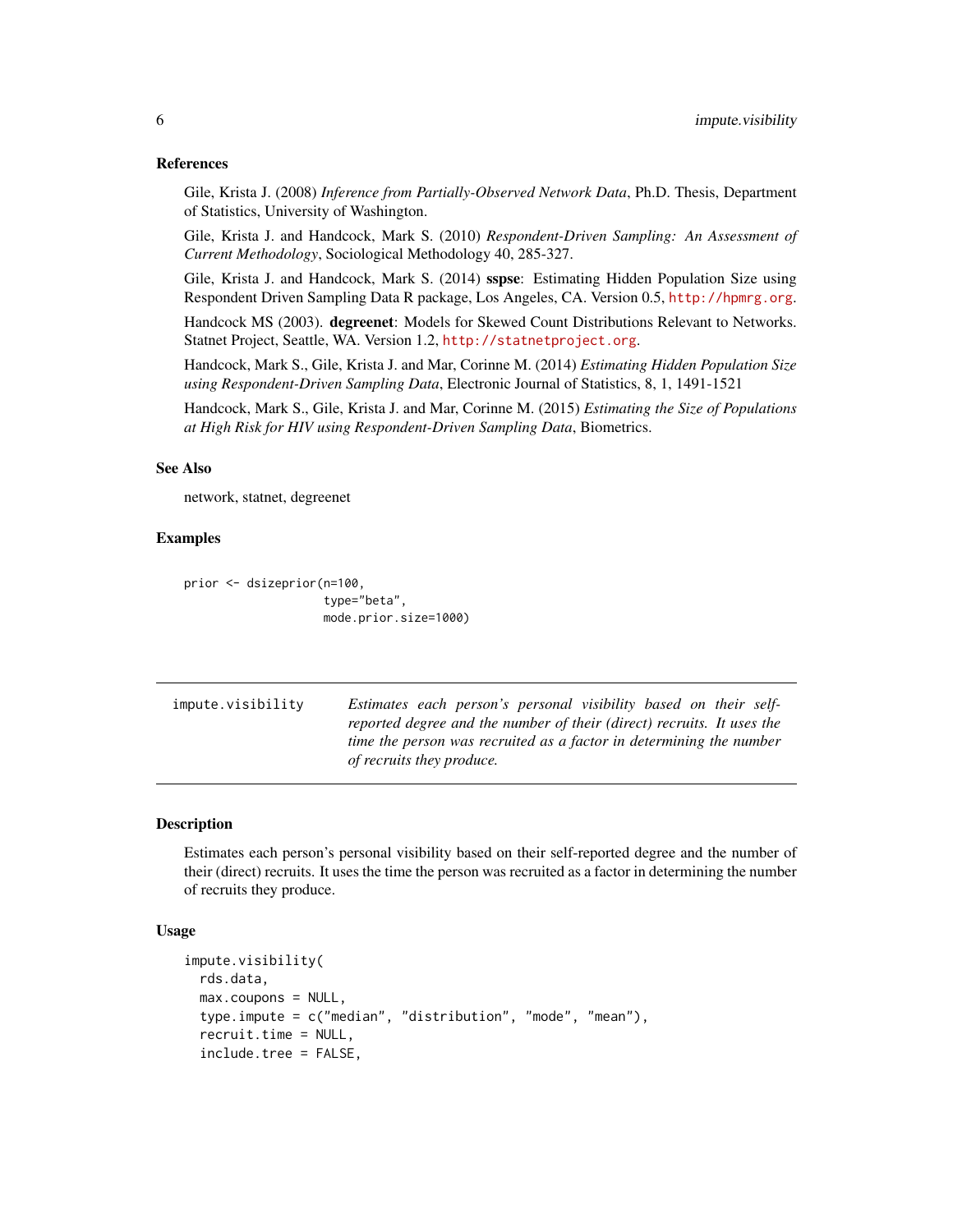## impute.visibility 7

```
unit.scale = NULL,
 reflect.time = TRUE,
 K = FALSE,parallel = 1,
 parallel.type = "PSOCK",
 interval = 10,burnin = 5000,
 verbose = TRUE
\mathcal{L}
```
## Arguments

| rds.data     | An rds.data.frame                                                                                                                                                                                                                                                                                                                                                                                                                                                                                                                                                                                                                                                                                                                                                                                                                                                                                                                                               |
|--------------|-----------------------------------------------------------------------------------------------------------------------------------------------------------------------------------------------------------------------------------------------------------------------------------------------------------------------------------------------------------------------------------------------------------------------------------------------------------------------------------------------------------------------------------------------------------------------------------------------------------------------------------------------------------------------------------------------------------------------------------------------------------------------------------------------------------------------------------------------------------------------------------------------------------------------------------------------------------------|
| max.coupons  | The number of recruitment coupons distributed to each enrolled subject (i.e. the<br>maximum number of recruitees for any subject). By default it is taken by the<br>attribute or data, else the maximum recorded number of coupons.                                                                                                                                                                                                                                                                                                                                                                                                                                                                                                                                                                                                                                                                                                                             |
| type.impute  | The type of imputation based on the conditional distribution. It can be of type<br>distribution, mode, median, or mean with the first, the default, being a random<br>draw from the conditional distribution.                                                                                                                                                                                                                                                                                                                                                                                                                                                                                                                                                                                                                                                                                                                                                   |
| recruit.time | vector; An optional value for the data/time that the person was interviewed. It<br>needs to resolve as a numeric vector with number of elements the number of<br>rows of the data with non-missing values of the network variable. If it is a<br>character name of a variable in the data then that variable is used. If it is NULL<br>then the sequence number of the recruit in the data is used. If it is NA then the<br>recruitment is not used in the model. Otherwise, the recruitment time is used in<br>the model to better predict the visibility of the person.                                                                                                                                                                                                                                                                                                                                                                                       |
| include.tree | logical; If TRUE, augment the reported network size by the number of recruits<br>and one for the recruiter (if any). This reflects a more accurate value for the<br>visibility, but is not the self-reported degree. In particular, it typically produces<br>a positive visibility (compared to a possibility zero self-reported degree).                                                                                                                                                                                                                                                                                                                                                                                                                                                                                                                                                                                                                       |
| unit.scale   | numeric; If not NULL it sets the numeric value of the scale parameter of the<br>distribution of the unit sizes. For the negative binomial, it is the multiplier on<br>the variance of the negative binomial compared to a Poisson (via the Poisson-<br>Gamma mixture representation). Sometimes the scale is unnaturally large (e.g.<br>40) so this give the option of fixing it (rather than using the MLE of it). The<br>model is fit with the parameter fixed at this passed value. It can be of nbinom,<br>meaning a negative binomial. In this case, unit . scale is the multiplier on the<br>variance of the negative binomial compared to a Poisson of the same mean. The<br>alternative is cmp, meaning a Conway-Maxwell-Poisson distribution. In this<br>case, unit.scale is the scale parameter compared to a Poisson of the same<br>mean (values less than one mean under-dispersed and values over one mean<br>over-dispersed). The default is cmp. |
| reflect.time | logical; If FALSE then the recruit. time is the time before the end of the study<br>(instead of the time since the survey started or chronological time).                                                                                                                                                                                                                                                                                                                                                                                                                                                                                                                                                                                                                                                                                                                                                                                                       |
| Κ            | count; the maximum visibility for an individual. This is usually calculated as                                                                                                                                                                                                                                                                                                                                                                                                                                                                                                                                                                                                                                                                                                                                                                                                                                                                                  |

round(stats::quantile(s,0.80)). It applies to network sizes and (latent)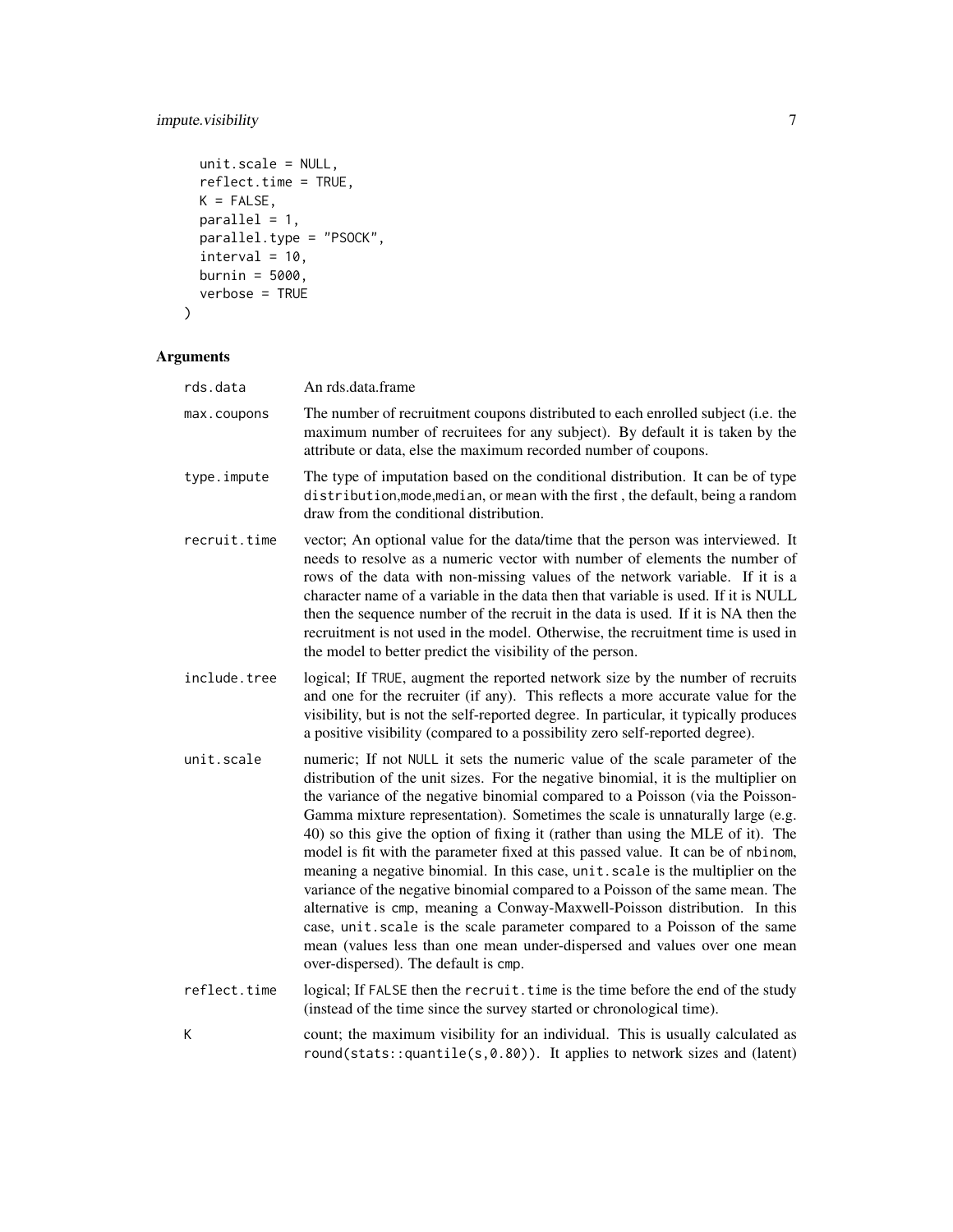<span id="page-7-0"></span>

|               | visibilities. If logical and FALSE then the K is unbounded but set to compute<br>the visibilities.                                                              |
|---------------|-----------------------------------------------------------------------------------------------------------------------------------------------------------------|
| parallel      | count; the number of parallel processes to run for the Monte-Carlo sample. This<br>uses MPI or PSOCK. The default is 1, that is not to use parallel processing. |
| parallel.type | The type of parallel processing to use. The options are "PSOCK" or "MPI".<br>This requires the corresponding type to be installed. The default is "PSOCK".      |
| interval      | count; the number of proposals between sampled statistics.                                                                                                      |
| burnin        | count; the number of proposals before any MCMC sampling is done. It typically<br>is set to a fairly large number.                                               |
| verbose       | logical; if this is TRUE, the program will print out additional                                                                                                 |

## References

McLaughlin, K.R., M.S. Handcock, and L.G. Johnston, 2015. Inference for the visibility distribution for respondent-driven sampling. In JSM Proceedings. Alexandria, VA: American Statistical Association. 2259-2267.

### Examples

```
## Not run:
data(fauxmadrona)
# The next line fits the model for the self-reported personal
# network sizes and imputes the personal network sizes
# It may take up to 60 seconds.
visibility <- impute.visibility(fauxmadrona)
# frequency of estimated personal visibility
table(visibility)
```
## End(Not run)

plot.sspse *Plot Summary and Diagnostics for Population Size Estimation Model Fits*

#### Description

This is the plot method for class "sspse". Objects of this class encapsulate the estimate of the posterior distribution of the population size based on data collected by Respondent Driven Sampling. The approach approximates the RDS via the Sequential Sampling model of Gile (2008). As such, it is referred to as the Sequential Sampling - Population Size Estimate (SS-PSE). It uses the order of selection of the sample to provide information on the distribution of network sizes over the population members.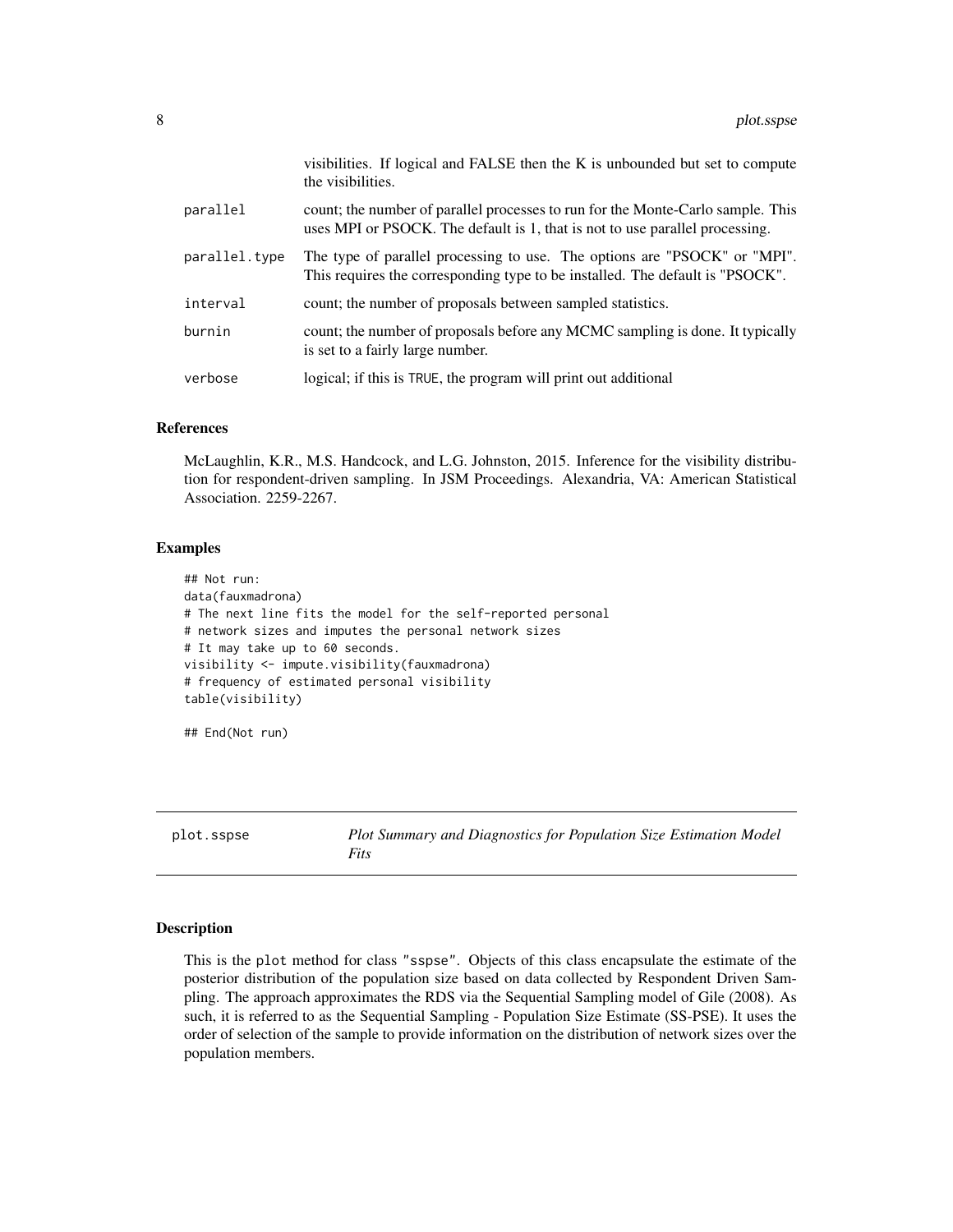#### plot.sspse 99

## Usage

```
## S3 method for class 'sspse'
plot(
  x,
  xlim = NULL,
  support = 1000,HPD.level = 0.9,
  N = NULL,ylim = NULL,
  mcmc = FALSE,
  type = "all",main = "Posterior for population size",
  smooth = 4,
  include.tree = TRUE,
  cex.main = 1,log.degree = "",
  ...
\mathcal{L}
```
## Arguments

| X           | an object of class "plot.sspse", usually, a result of a call to plot.sspse.                                                                                                                                                                                                                                                                                                                                                                                                                                                                                                                                                                                                                                                                                                                                                                                                                                    |
|-------------|----------------------------------------------------------------------------------------------------------------------------------------------------------------------------------------------------------------------------------------------------------------------------------------------------------------------------------------------------------------------------------------------------------------------------------------------------------------------------------------------------------------------------------------------------------------------------------------------------------------------------------------------------------------------------------------------------------------------------------------------------------------------------------------------------------------------------------------------------------------------------------------------------------------|
| xlim        | the (optional) x limits $(x1, x2)$ of the plot of the posterior of the population size.                                                                                                                                                                                                                                                                                                                                                                                                                                                                                                                                                                                                                                                                                                                                                                                                                        |
| support     | the number of equally-spaced points to use for the support of the estimated pos-<br>terior density function.                                                                                                                                                                                                                                                                                                                                                                                                                                                                                                                                                                                                                                                                                                                                                                                                   |
| HPD.level   | numeric; probability level of the highest probability density interval determined<br>from the estimated posterior.                                                                                                                                                                                                                                                                                                                                                                                                                                                                                                                                                                                                                                                                                                                                                                                             |
| N           | Optionally, an estimate of the population size to mark on the plots as a reference<br>point.                                                                                                                                                                                                                                                                                                                                                                                                                                                                                                                                                                                                                                                                                                                                                                                                                   |
| ylim        | the (optional) vertical limits $(y1, y2)$ of the plot of the posterior of the population<br>size. A vertical axis is the probability density scale.                                                                                                                                                                                                                                                                                                                                                                                                                                                                                                                                                                                                                                                                                                                                                            |
| $m$ c $m$ c | logical; If TRUE, additionally create simple diagnostic plots for the MCMC<br>sampled statistics produced from the fit.                                                                                                                                                                                                                                                                                                                                                                                                                                                                                                                                                                                                                                                                                                                                                                                        |
| type        | character; This controls the types of plots produced. If "N", a density plot of<br>the posterior for population size is produced. and the prior for population size is<br>overlaid. If "summary", a density plot of the posterior for mean visibility in the<br>population and a plot of the posterior for standard deviation of the visibility in<br>the population. If "visibility", a density plot of the visibility distribution (its<br>posterior mean) and the same plot with the with visibilities of those in the sam-<br>ple overlaid. If "degree", a scatter plot of the visibilities verses the reported<br>network sizes for those in the sample. If "prior", a density plot of the prior<br>for population size is produced. If "all", then all plots for "N", "summary",<br>"visibility" and "degree" are produced. In all cases the visibilities are esti-<br>mated (by their posterior means). |
| main        | an overall title for the posterior plot.                                                                                                                                                                                                                                                                                                                                                                                                                                                                                                                                                                                                                                                                                                                                                                                                                                                                       |
| smooth      | the (optional) smoothing parameter for the density estimate.                                                                                                                                                                                                                                                                                                                                                                                                                                                                                                                                                                                                                                                                                                                                                                                                                                                   |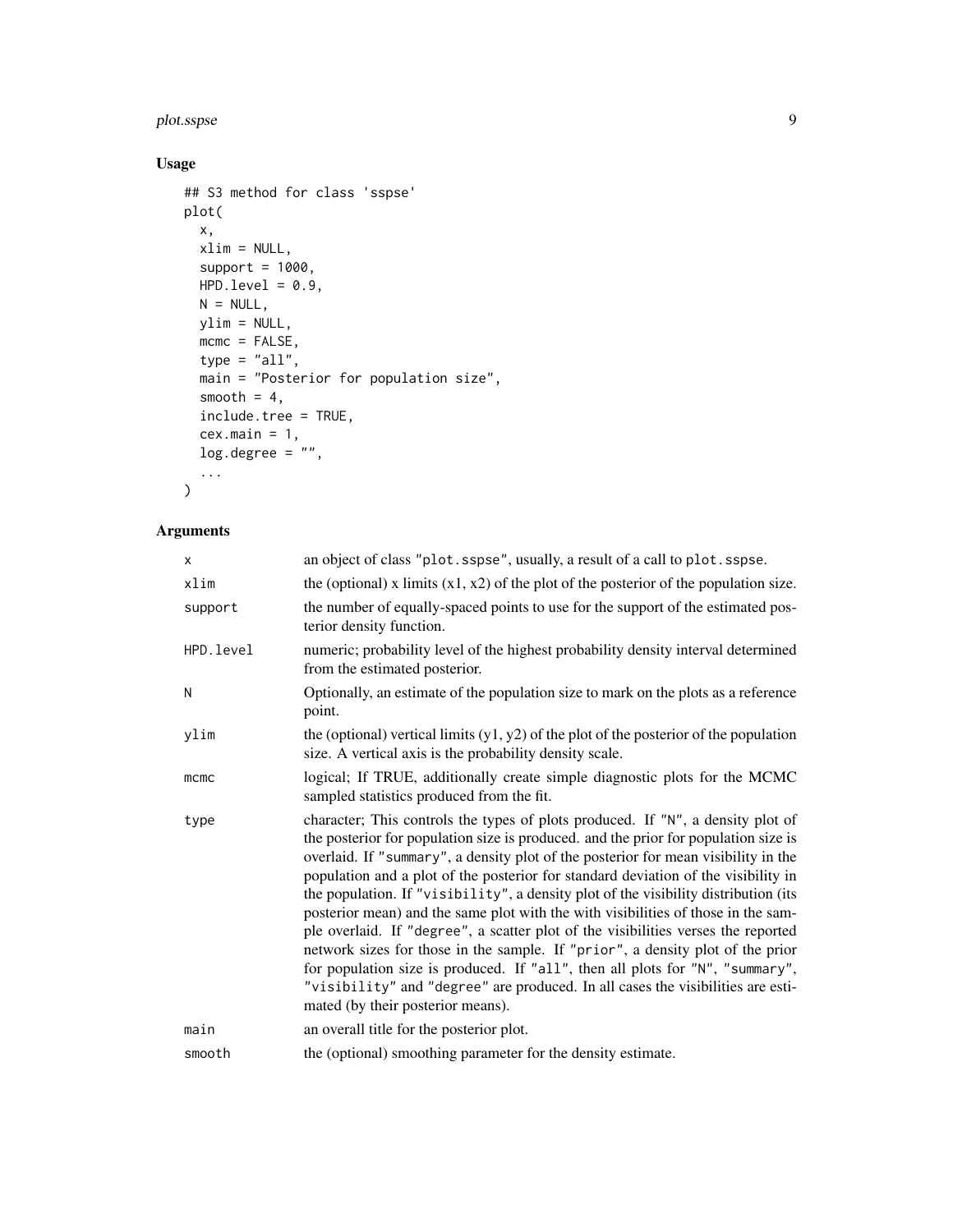<span id="page-9-0"></span>

| include.tree      | logical; If TRUE, augment the reported network size by the number of recruits<br>and one for the recruiter (if any). This reflects a more accurate value for the<br>visibility, but is not the reported degree. In particular, it typically produces a<br>positive visibility (compared to a possibility zero reported degree). |
|-------------------|---------------------------------------------------------------------------------------------------------------------------------------------------------------------------------------------------------------------------------------------------------------------------------------------------------------------------------|
| cex.main          | an overall title for the posterior plot.                                                                                                                                                                                                                                                                                        |
| log.degree        | a character string which contains "x" if the (horizontal) degree axis in the plot of<br>the estimated visibilities for each respondent verses their reported network sizes<br>be logarithmic. A value of "y" uses a logarithmic visibility axis and "xy" both.<br>The default is "", no logarithmic axes.                       |
| $\cdot\cdot\cdot$ | further arguments passed to or from other methods.                                                                                                                                                                                                                                                                              |

#### Details

By default it produces a density plot of the posterior for population size and the prior for population size is overlaid. It also produces a density plot of the posterior for mean network size in the population, the posterior for standard deviation of the network size, and a density plot of the posterior mean network size distribution with sample histogram overlaid.

#### References

Gile, Krista J. (2008) *Inference from Partially-Observed Network Data*, Ph.D. Thesis, Department of Statistics, University of Washington.

Gile, Krista J. and Handcock, Mark S. (2010) *Respondent-Driven Sampling: An Assessment of Current Methodology*, Sociological Methodology 40, 285-327.

Gile, Krista J. and Handcock, Mark S. (2014) sspse: Estimating Hidden Population Size using Respondent Driven Sampling Data R package, Los Angeles, CA. Version 0.5, <http://hpmrg.org>.

Handcock MS (2003). degreenet: Models for Skewed Count Distributions Relevant to Networks. Statnet Project, Seattle, WA. Version 1.2, <http://statnetproject.org>.

Handcock, Mark S., Gile, Krista J. and Mar, Corinne M. (2014) *Estimating Hidden Population Size using Respondent-Driven Sampling Data*, Electronic Journal of Statistics, 8, 1, 1491-1521

Handcock, Mark S., Gile, Krista J. and Mar, Corinne M. (2015) *Estimating the Size of Populations at High Risk for HIV using Respondent-Driven Sampling Data*, Biometrics.

#### See Also

The model fitting function [posteriorsize](#page-10-1), [plot](#page-0-0).

Function [coef](#page-0-0) will extract the matrix of coefficients with standard errors, t-statistics and p-values.

#### Examples

```
data(fauxmadrona)
# Here interval=1 so that it will run faster. It should be higher in a
# real application.
fit <- posteriorsize(fauxmadrona, median.prior.size=1000,
                                 burnin=100, interval=1, samplesize=100)
summary(fit)
```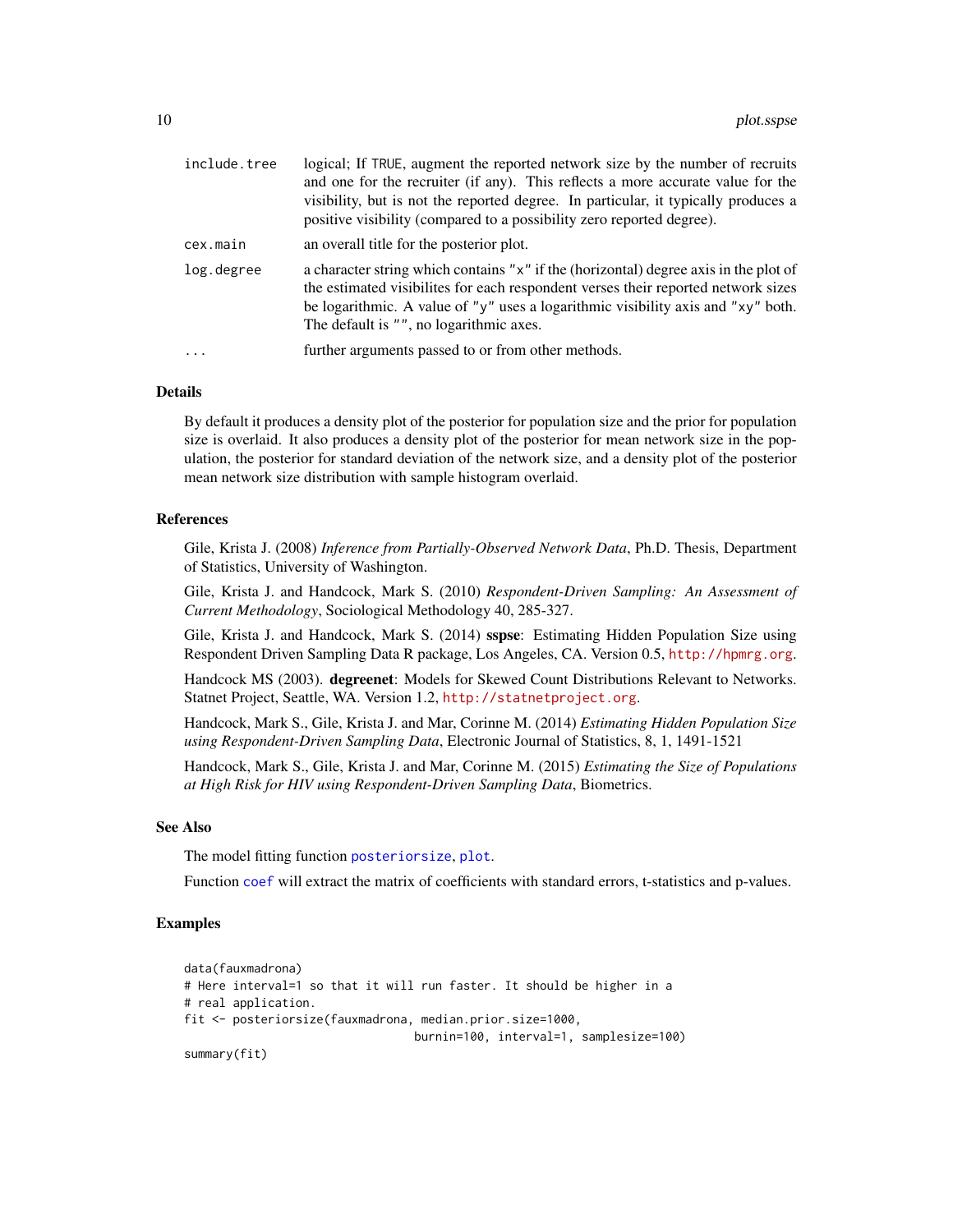## <span id="page-10-0"></span>posize\_warning 11

```
# Let's look at some MCMC diagnostics
plot(fit, mcmc=TRUE)
```
<span id="page-10-2"></span>posize\_warning *Warning message for posteriorsize fit failure*

#### Description

[posteriorsize](#page-10-1) computes the posterior distribution of the population size based on data collected by Respondent Driven Sampling. This function returns the warning message if it fails. It enables packages that call [posteriorsize](#page-10-1) to use a consistent error message.

#### Usage

```
posize_warning()
```
#### Value

[posize\\_warning](#page-10-2) returns a character string witn the warning message.

#### See Also

posteriorsize

<span id="page-10-1"></span>posteriorsize *Estimating hidden population size using RDS data*

#### Description

[posteriorsize](#page-10-1) computes the posterior distribution of the population size based on data collected by Respondent Driven Sampling. The approach approximates the RDS via the Sequential Sampling model of Gile (2008). As such, it is referred to as the Sequential Sampling - Population Size Estimate (SS-PSE). It uses the order of selection of the sample to provide information on the distribution of network sizes over the population members.

#### Usage

```
posteriorsize(
  s,
  s2 = NULL,
 previous = NULL,
 median.prior.size = NULL,
  interval = 10,burnin = 5000,
 maxN = NULL,
```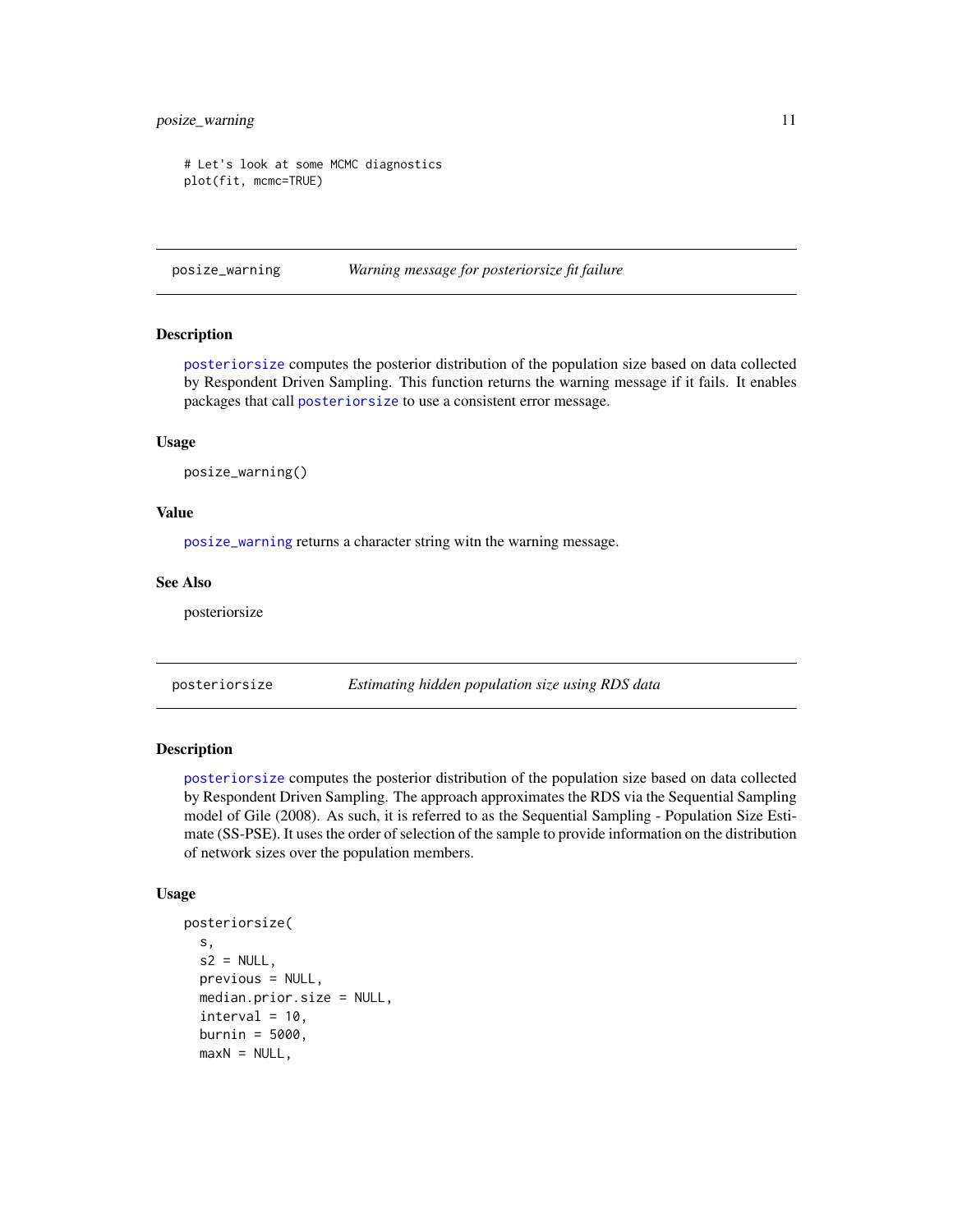```
K = FALSE,
samplesize = 1000,
quartiles.prior.size = NULL,
mean.prior.size = NULL,
mode.prior.size = NULL,
priorsizedistribution = c("beta", "flat", "nbinom", "pln", "supplied"),
effective.prior.df = 1,
sd.prior.size = NULL,
mode.prior.sample.proportion = NULL,
alpha = NULL,visibilitydistribution = c("cmp", "nbinom", "pln"),
mean.prior.visibility = NULL,
sd.prior.visibility = NULL,
max. sd.prior.visibility = 4,
df.mean.prior.visibility = 1,
df.sd.prior.visibility = 3,
beta0.mean.prior = -3,
beta1.mean.prior = 0,
beta. sd.prior = 10,beta1.sd.prior = 10.
mem.optimism.prior = NULL,
df.mem.optimism.prior = 5,
mem.scale.prior = 2,
df.mem.scale.prior = 10,
mem.overdispersion = 15,
visibility = TRUE,
type.impute = c("median", "distribution", "mode", "mean"),
Np = 0,
n = NULL,n2 = NULL,muproposal = 0.1,
nuproposal = 0.15,
beta0proposal = 0.2,
beta1proposal = 0.001,
memmuproposal = 0.1,
memscaleproposal = 0.15,
burnintheta = 500.
burninbeta = 50,
parallel = 1,
parallel.type = "PSOCK",
seed = NULL,
maxbeta = 90,
supplied = list(maxN = maxN),max.coupons = NULL,recruit.time = NULL,
recruit.time2 = NULL,
include.tree = TRUE,
unitscale = FALSE,
```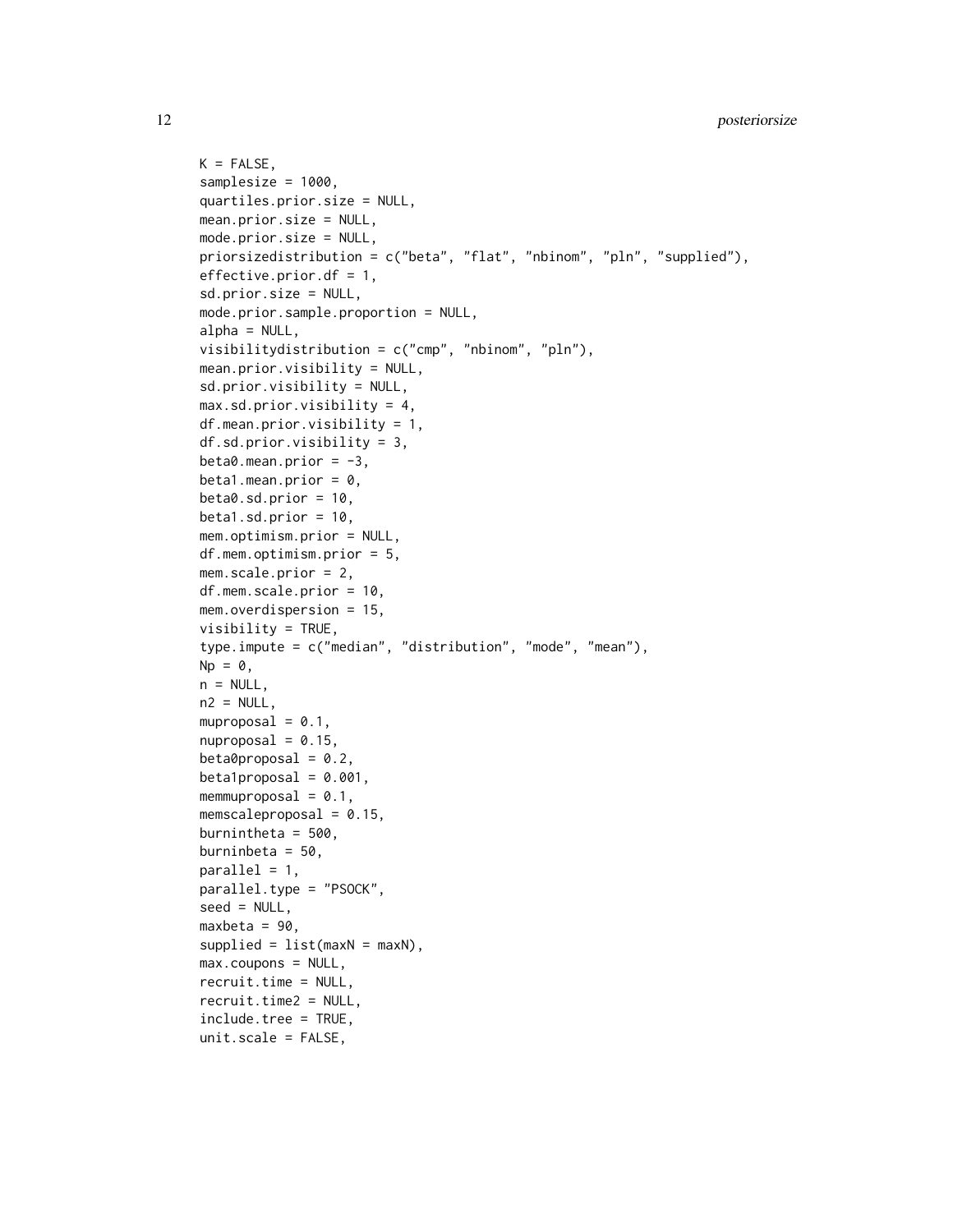## posteriorsize 13

```
optimism = TRUE,
  reflect.time = FALSE,
 equalize = TRUE,
  verbose = TRUE
\mathcal{L}
```
## Arguments

| S                    | either a vector of integers or an rds.data.frame providing network size infor-<br>mation. If a rds.data.frame is passed and visibility=TRUE, the default, then<br>the measurement error model is to used, whereby latent visibilities are used in<br>place of the reported network sizes as the size variable. If a vector of integers<br>is passed these are the network sizes in sequential order of recording (and the<br>measurement model is not used).                                                                          |  |  |
|----------------------|---------------------------------------------------------------------------------------------------------------------------------------------------------------------------------------------------------------------------------------------------------------------------------------------------------------------------------------------------------------------------------------------------------------------------------------------------------------------------------------------------------------------------------------|--|--|
| s2                   | either a vector of integers or an rds.data.frame providing network size infor-<br>mation for a second RDS sample subsequent to the first RDS recorded in s. If<br>a rds.data.frame is passed and visibility=TRUE, the default, then the mea-<br>surement error model is to used, whereby latent visibilities are used in place of<br>the reported network sizes as the size variable. If a vector of integers is passed<br>these are the network sizes in sequential order of recording (and the measure-<br>ment model is not used). |  |  |
| previous             | character; optionally, the name of the variable in $s2$ indicating if the correspond-<br>ing unit was sampled in the first RDS.                                                                                                                                                                                                                                                                                                                                                                                                       |  |  |
| median.prior.size    |                                                                                                                                                                                                                                                                                                                                                                                                                                                                                                                                       |  |  |
|                      | scalar; A hyperparameter being the mode of the prior distribution on the popu-<br>lation size.                                                                                                                                                                                                                                                                                                                                                                                                                                        |  |  |
| interval             | count; the number of proposals between sampled statistics.                                                                                                                                                                                                                                                                                                                                                                                                                                                                            |  |  |
| burnin               | count; the number of proposals before any MCMC sampling is done. It typically<br>is set to a fairly large number.                                                                                                                                                                                                                                                                                                                                                                                                                     |  |  |
| maxN                 | integer; maximum possible population size. By default this is determined from<br>an upper quantile of the prior distribution.                                                                                                                                                                                                                                                                                                                                                                                                         |  |  |
| К                    | count; the maximum visibility for an individual. This is usually calculated as<br>round(stats:: quantile(s,0.80)). It applies to network sizes and (latent)<br>visibilities. If logical and FALSE then the K is unbounded but set to compute<br>the visibilities.                                                                                                                                                                                                                                                                     |  |  |
| samplesize           | count; the number of Monte-Carlo samples to draw to compute the posterior.<br>This is the number returned by the Metropolis-Hastings algorithm. The default<br>is 1000.                                                                                                                                                                                                                                                                                                                                                               |  |  |
| quartiles.prior.size |                                                                                                                                                                                                                                                                                                                                                                                                                                                                                                                                       |  |  |
|                      | vector of length 2; A pair of hyperparameters being the lower and upper quartiles<br>of the prior distribution on the population size. For example,<br>quartiles.prior.size=c(1000,4000) corresponds to a prior where the lower<br>quartile $(25\%)$ is 1000 and the upper $(75\%)$ is 4000.                                                                                                                                                                                                                                          |  |  |
| mean.prior.size      |                                                                                                                                                                                                                                                                                                                                                                                                                                                                                                                                       |  |  |
|                      | scalar; A hyperparameter being the mean of the prior distribution on the popu-<br>lation size.                                                                                                                                                                                                                                                                                                                                                                                                                                        |  |  |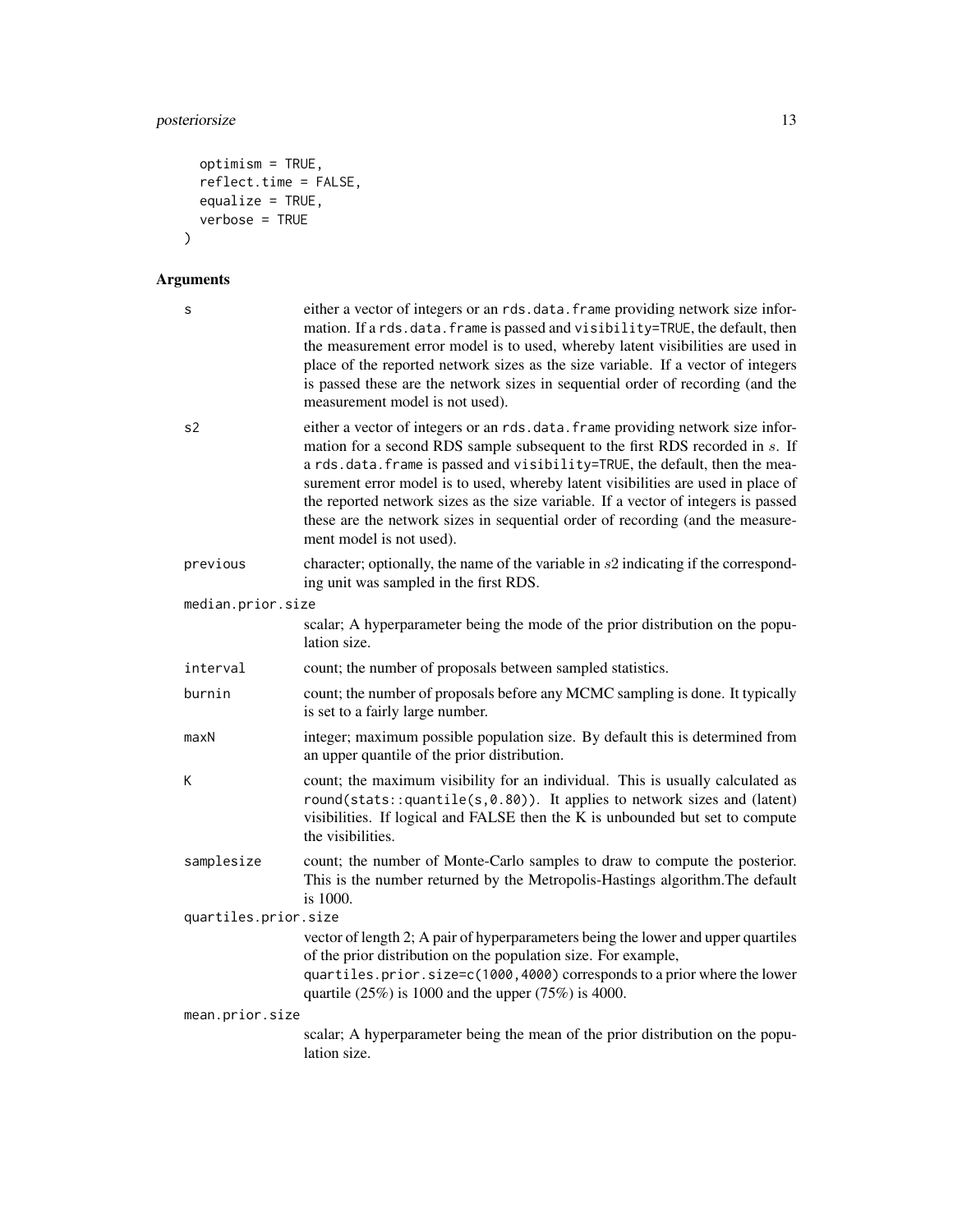| mode.prior.size |  |
|-----------------|--|

scalar; A hyperparameter being the mode of the prior distribution on the population size.

priorsizedistribution

character; the type of parametric distribution to use for the prior on population size. The options are beta (for a Beta prior on the sample proportion (i.e.  $n/N$ )), flat (uniform), nbinom (Negative-Binomial), and pln (Poissonlog-normal). The default is beta.

#### effective.prior.df

scalar; A hyperparameter being the effective number of samples worth of information represented in the prior distribution on the population size. By default this is 1, but it can be greater (or less!) to allow for different levels of uncertainty.

sd.prior.size scalar; A hyperparameter being the standard deviation of the prior distribution on the population size.

#### mode.prior.sample.proportion

scalar; A hyperparameter being the mode of the prior distribution on the sample proportion  $n/N$ .

alpha scalar; A hyperparameter being the first parameter of the beta prior model for the sample proportion. By default this is NULL, meaning that 1 is chosen. it can be any value at least 1 to allow for different levels of uncertainty.

#### visibilitydistribution

count; the parametric distribution to use for the individual network sizes (i.e., degrees). The options are cmp, nbinom, and pln. These correspond to the Conway-Maxwell-Poisson, Negative-Binomial, and Poisson-log-normal. The default is cmp.

#### mean.prior.visibility

scalar; A hyper parameter being the mean visibility for the prior distribution for a randomly chosen person. The prior has this mean.

## sd.prior.visibility

scalar; A hyper parameter being the standard deviation of the visibility for a randomly chosen person. The prior has this standard deviation.

#### max.sd.prior.visibility

scalar; The maximum allowed value of sd.prior.visibility. If the passed or computed value is higher, it is reduced to this value. This is done for numerical stability reasons.

#### df.mean.prior.visibility

scalar; A hyper parameter being the degrees-of-freedom of the prior for the mean. This gives the equivalent sample size that would contain the same amount of information inherent in the prior.

#### df.sd.prior.visibility

scalar; A hyper parameter being the degrees-of-freedom of the prior for the standard deviation. This gives the equivalent sample size that would contain the same amount of information inherent in the prior for the standard deviation.

#### beta0.mean.prior

scalar; A hyper parameter being the mean of the beta0 parameter distribution in the model for the number of recruits.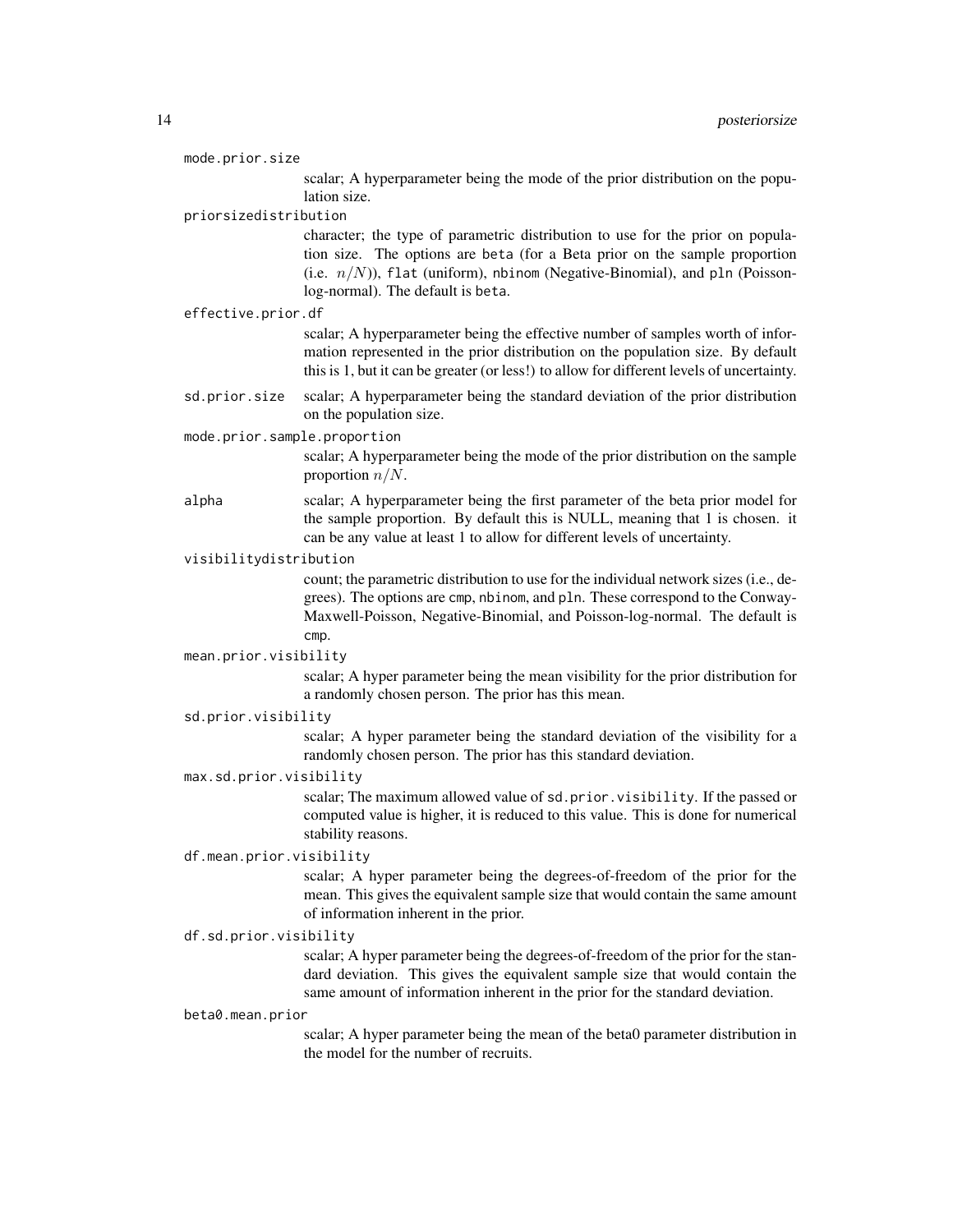## posteriorsize 15

| beta1.mean.prior      |                                                                                                                                                                                                                                                                                                                                                                                                                                                                                           |
|-----------------------|-------------------------------------------------------------------------------------------------------------------------------------------------------------------------------------------------------------------------------------------------------------------------------------------------------------------------------------------------------------------------------------------------------------------------------------------------------------------------------------------|
|                       | scalar; A hyper parameter being the mean of the beta1 parameter distribution in<br>the model for the number of recruits.                                                                                                                                                                                                                                                                                                                                                                  |
|                       | beta0.sd.prior scalar; A hyper parameter being the standard deviation of the beta0 parameter<br>distribution in the model for the number of recruits.                                                                                                                                                                                                                                                                                                                                     |
|                       | beta1.sd.prior scalar; A hyper parameter being the standard deviation of the beta0 parameter<br>distribution in the model for the number of recruits.                                                                                                                                                                                                                                                                                                                                     |
| mem.optimism.prior    |                                                                                                                                                                                                                                                                                                                                                                                                                                                                                           |
|                       | scalar; A hyper parameter being the mean of the distribution of the optimism<br>parameter.                                                                                                                                                                                                                                                                                                                                                                                                |
| df.mem.optimism.prior |                                                                                                                                                                                                                                                                                                                                                                                                                                                                                           |
|                       | scalar; A hyper parameter being the degrees-of-freedom of the prior for the op-<br>timism parameter. This gives the equivalent sample size that would contain the<br>same amount of information inherent in the prior.                                                                                                                                                                                                                                                                    |
| mem.scale.prior       |                                                                                                                                                                                                                                                                                                                                                                                                                                                                                           |
|                       | scalar; A hyper parameter being the scale of the concentration of baseline nega-<br>tive binomial measurement error model.                                                                                                                                                                                                                                                                                                                                                                |
| df.mem.scale.prior    |                                                                                                                                                                                                                                                                                                                                                                                                                                                                                           |
|                       | scalar; A hyper parameter being the degrees-of-freedom of the prior for the stan-<br>dard deviation of the dispersion parameter in the visibility model. This gives the<br>equivalent sample size that would contain the same amount of information in-<br>herent in the prior for the standard deviation.                                                                                                                                                                                |
| mem.overdispersion    |                                                                                                                                                                                                                                                                                                                                                                                                                                                                                           |
|                       | scalar; A parameter being the overdispersion of the negative binomial distribu-<br>tion that is the baseline for the measurement error model.                                                                                                                                                                                                                                                                                                                                             |
| visibility            | logical; Indicate if the measurement error model is to be used, whereby latent<br>visibilities are used in place of the reported network sizes as the unit size vari-<br>able. If TRUE then a rds.data.frame need to be passed to provide the RDS<br>information needed for the measurement error model.                                                                                                                                                                                  |
| type.impute           | The type of imputation to use for the summary visibilities (returned in the com-<br>ponent visibilities. The imputes are based on the posterior draws of the<br>visibilities. It can be of type distribution, mode, median, or mean with median<br>the default, being the posterior median of the visibility for that person.                                                                                                                                                             |
| Np                    | integer; The overall visibility distribution is a mixture of the Np rates for 1:Np<br>and a parametric visibility distribution model truncated below Np. Thus the<br>model fits the proportions of the population with visibility 1:Np each with a<br>separate parameter. This should adjust for an lack-of-fit of the parametric visi-<br>bility distribution model at lower visibilities, although it also changes the model<br>away from the parametric visibility distribution model. |
| n                     | integer; the number of people in the sample. This is usually computed from $s$<br>automatically and not usually specified by the user.                                                                                                                                                                                                                                                                                                                                                    |
| n2                    | integer; If $s2$ is specified, this is the number of people in the second sample.<br>This is usually computed from $s$ automatically and not usually specified by the<br>user.                                                                                                                                                                                                                                                                                                            |
| muproposal            | scalar; The standard deviation of the proposal distribution for the mean visibility.                                                                                                                                                                                                                                                                                                                                                                                                      |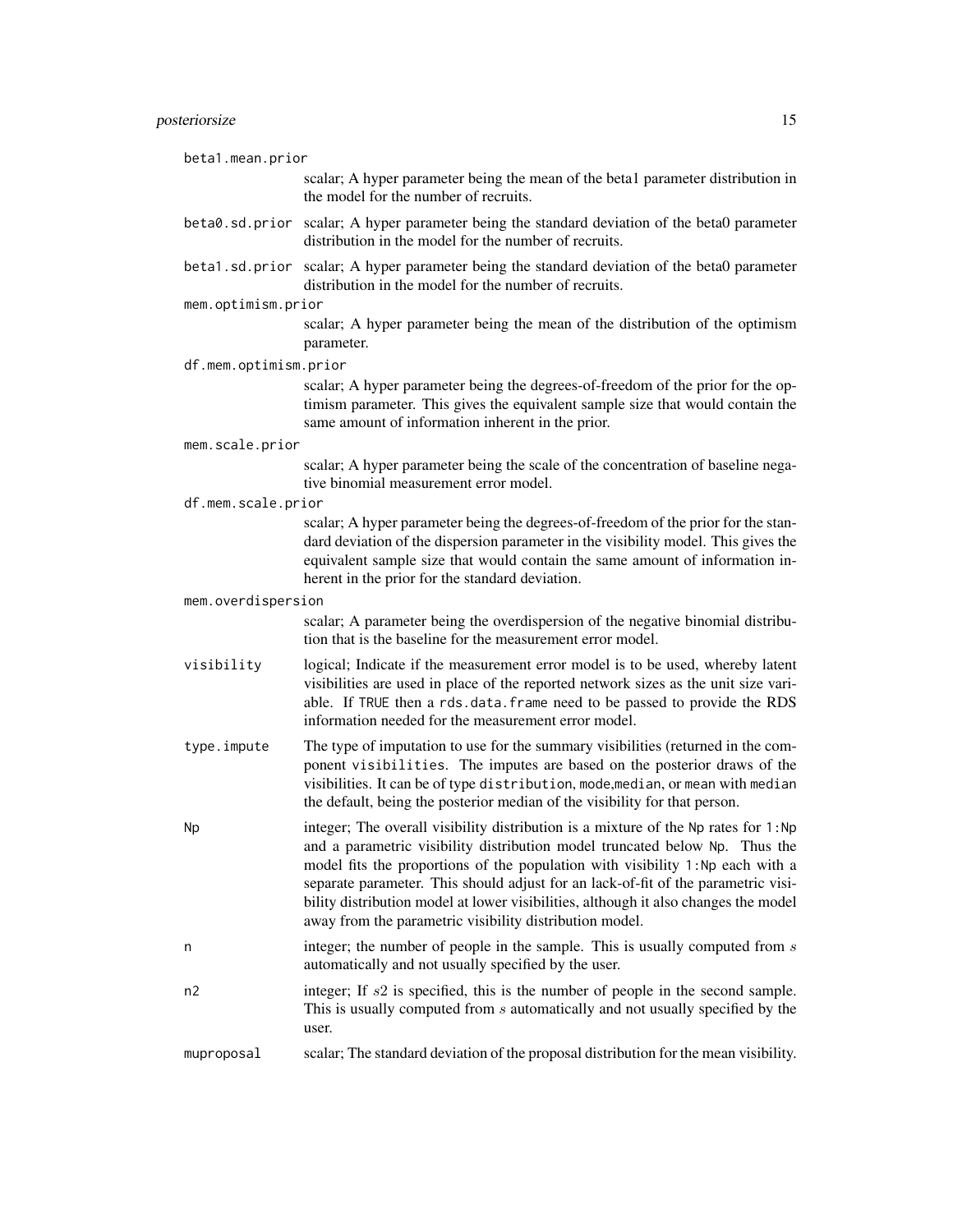| nuproposal       | scalar; The standard deviation of the proposal distribution for the CMP scale<br>parameter that determines the standard deviation of the visibility.                                                                                                                                                                                                                                                                                                                                                                                                                      |
|------------------|---------------------------------------------------------------------------------------------------------------------------------------------------------------------------------------------------------------------------------------------------------------------------------------------------------------------------------------------------------------------------------------------------------------------------------------------------------------------------------------------------------------------------------------------------------------------------|
| beta0proposal    | scalar; The standard deviation of the proposal distribution for the beta0 parame-<br>ter of the recruit model.                                                                                                                                                                                                                                                                                                                                                                                                                                                            |
| beta1proposal    | scalar; The standard deviation of the proposal distribution for the beta1 parame-<br>ter of the recruit model.                                                                                                                                                                                                                                                                                                                                                                                                                                                            |
| memmuproposal    | scalar; The standard deviation of the proposal distribution for the log of the<br>optimism parameter (that is, gamma).                                                                                                                                                                                                                                                                                                                                                                                                                                                    |
| memscaleproposal |                                                                                                                                                                                                                                                                                                                                                                                                                                                                                                                                                                           |
|                  | scalar; The standard deviation of the proposal distribution for the log of the s.d.<br>in the optimism model.                                                                                                                                                                                                                                                                                                                                                                                                                                                             |
| burnintheta      | count; the number of proposals in the Metropolis-Hastings sub-step for the vis-<br>ibility distribution parameters $(\theta)$ before any MCMC sampling is done. It typi-<br>cally is set to a modestly large number.                                                                                                                                                                                                                                                                                                                                                      |
| burninbeta       | count; the number of proposals in the Metropolis-Hastings sub-step for the vis-<br>ibility distribution parameters $(\beta)$ before any MCMC sampling is done. It typi-<br>cally is set to a modestly large number.                                                                                                                                                                                                                                                                                                                                                       |
| parallel         | count; the number of parallel processes to run for the Monte-Carlo sample. This<br>uses MPI or PSOCK. The default is 1, that is not to use parallel processing.                                                                                                                                                                                                                                                                                                                                                                                                           |
| parallel.type    | The type of parallel processing to use. The options are "PSOCK" or "MPI".<br>This requires the corresponding type to be installed. The default is "PSOCK".                                                                                                                                                                                                                                                                                                                                                                                                                |
| seed             | integer; random number integer seed. Defaults to NULL to use whatever the state<br>of the random number generator is at the time of the call.                                                                                                                                                                                                                                                                                                                                                                                                                             |
| maxbeta          | scalar; The maximum allowed value of the beta parameter. If the implied or<br>computed value is higher, it is reduced to this value. This is done for numerical<br>stability reasons.                                                                                                                                                                                                                                                                                                                                                                                     |
| supplied         | list; If supplied, is a list with components maxN and sample. In this case supplied<br>is a matrix with a column named N being a sample from a prior distribution for<br>the population size. The value maxN specifies the maximum value of the popu-<br>lation size, a priori.                                                                                                                                                                                                                                                                                           |
| max.coupons      | The number of recruitment coupons distributed to each enrolled subject (i.e. the<br>maximum number of recruitees for any subject). By default it is taken by the<br>attribute or data, else the maximum recorded number of coupons.                                                                                                                                                                                                                                                                                                                                       |
| recruit.time     | vector; An optional value for the data/time that the person was interviewed. It<br>needs to resolve as a numeric vector with number of elements the number of<br>rows of the data with non-missing values of the network variable. If it is a<br>character name of a variable in the data then that variable is used. If it is NULL<br>then the sequence number of the recruit in the data is used. If it is NA then the<br>recruitment is not used in the model. Otherwise, the recruitment time is used in<br>the model to better predict the visibility of the person. |
| recruit.time2    | vector; An optional value for the data/time that the person in the second RDS<br>survey was interviewed. It needs to resolve as a numeric vector with number of<br>elements the number of rows of the data with non-missing values of the network<br>variable. If it is a character name of a variable in the data then that variable is                                                                                                                                                                                                                                  |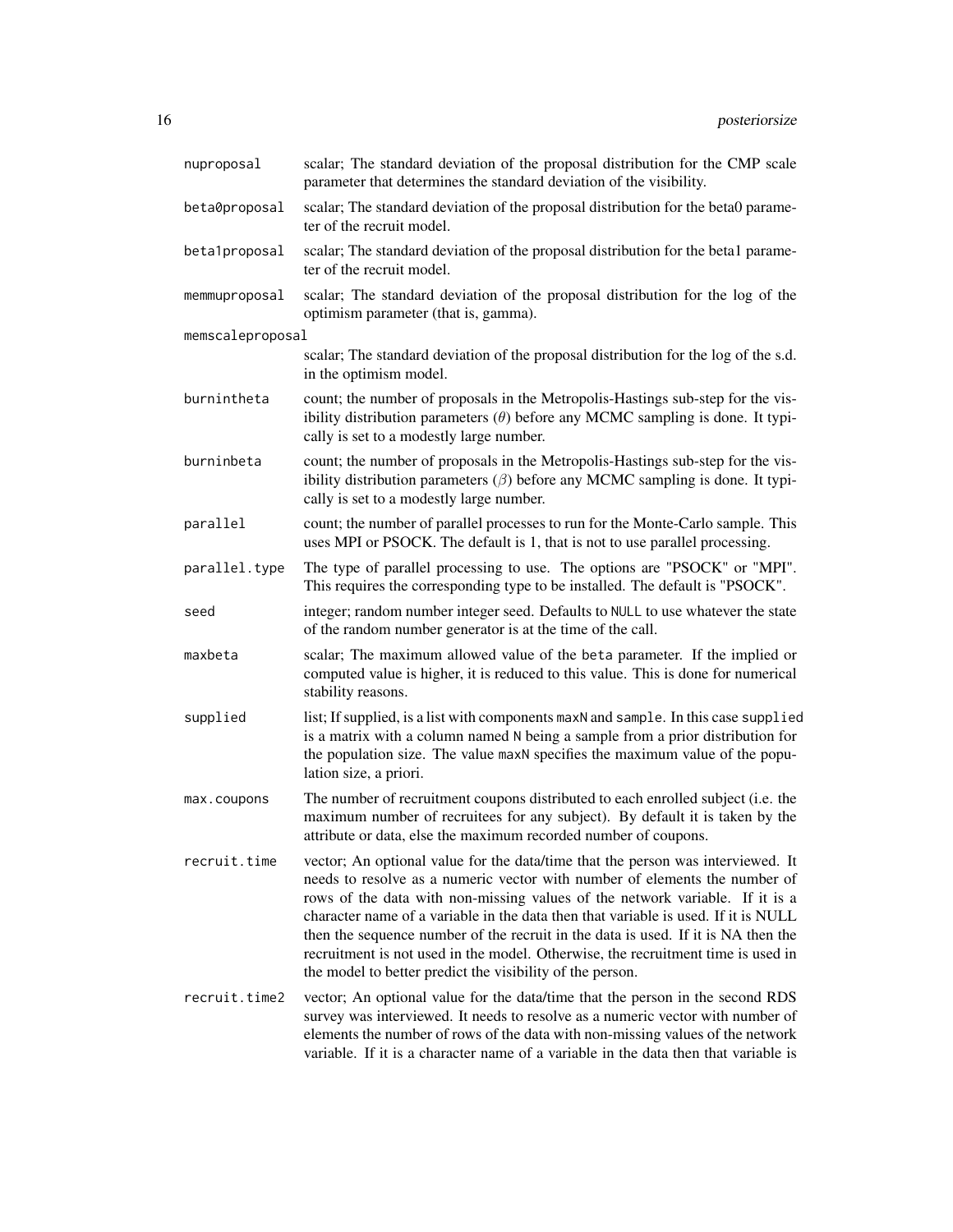<span id="page-16-0"></span>

|              | used. If it is NULL, the default, then the sequence number of the recruit in the<br>data is used. If it is NA then the recruitment is not used in the model. Otherwise,<br>the recruitment time is used in the model to better predict the visibility of the<br>person.                                                                                                                                                                                                                |
|--------------|----------------------------------------------------------------------------------------------------------------------------------------------------------------------------------------------------------------------------------------------------------------------------------------------------------------------------------------------------------------------------------------------------------------------------------------------------------------------------------------|
| include.tree | logical; If TRUE, augment the reported network size by the number of recruits<br>and one for the recruiter (if any). This reflects a more accurate value for the<br>visibility, but is not the self-reported degree. In particular, it typically produces<br>a positive visibility (compared to a possibility zero self-reported degree).                                                                                                                                              |
| unit.scale   | numeric; If not NULL it sets the numeric value of the scale parameter of the<br>distribution of the unit sizes. For the negative binomial, it is the multiplier on<br>the variance of the negative binomial compared to a Poisson (via the Poisson-<br>Gamma mixture representation). Sometimes the scale is unnaturally large (e.g.<br>40) so this give the option of fixing it (rather than using the MLE of it). The<br>model is fit with the parameter fixed at this passed value. |
| optimism     | logical; If TRUE then add a term to the model allowing the (proportional) inflation<br>of the self-reported degrees relative to the unit sizes.                                                                                                                                                                                                                                                                                                                                        |
| reflect.time | logical; If TRUE then the recruit. time is the time before the end of the study<br>(instead of the time since the survey started or chronological time).                                                                                                                                                                                                                                                                                                                               |
| equalize     | logical; If TRUE and the capture-recapture model is used, adjusts for gross dif-<br>ferences in the reported network sizes between the two samples.                                                                                                                                                                                                                                                                                                                                    |
| verbose      | logical; if this is TRUE, the program will print out additional information, includ-<br>ing goodness of fit statistics.                                                                                                                                                                                                                                                                                                                                                                |
|              |                                                                                                                                                                                                                                                                                                                                                                                                                                                                                        |

## Value

[posteriorsize](#page-10-1) returns a list consisting of the following elements:

| pop                      | vector; The final posterior draw for the degrees of the population. The first $n$ are<br>the sample in sequence and the reminder are non-sequenced.                                                    |
|--------------------------|--------------------------------------------------------------------------------------------------------------------------------------------------------------------------------------------------------|
| К                        | count; the maximum visibility for an individual. This is usually calculated as<br>twice the maximum observed degree.                                                                                   |
| n                        | count; the sample size.                                                                                                                                                                                |
| samplesize               | count; the number of Monte-Carlo samples to draw to compute the posterior.<br>This is the number returned by the Metropolis-Hastings algorithm. The default<br>is 1000.                                |
| burnin                   | count; the number of proposals before any MCMC sampling is done. It typically<br>is set to a fairly large number.                                                                                      |
| interval                 | count; the number of proposals between sampled statistics.                                                                                                                                             |
| mu                       | scalar; The hyper parameter mean.prior.visibility being the mean visibility<br>for the prior distribution for a randomly chosen person. The prior has this mean.                                       |
| sigma                    | scalar; The hyper parameter sigma being the standard deviation of the visibility<br>for a randomly chosen person. The prior has this standard deviation.                                               |
| df.mean.prior.visibility |                                                                                                                                                                                                        |
|                          | scalar; A hyper parameter being the degrees-of-freedom of the prior for the<br>mean. This gives the equivalent sample size that would contain the same amount<br>of information inherent in the prior. |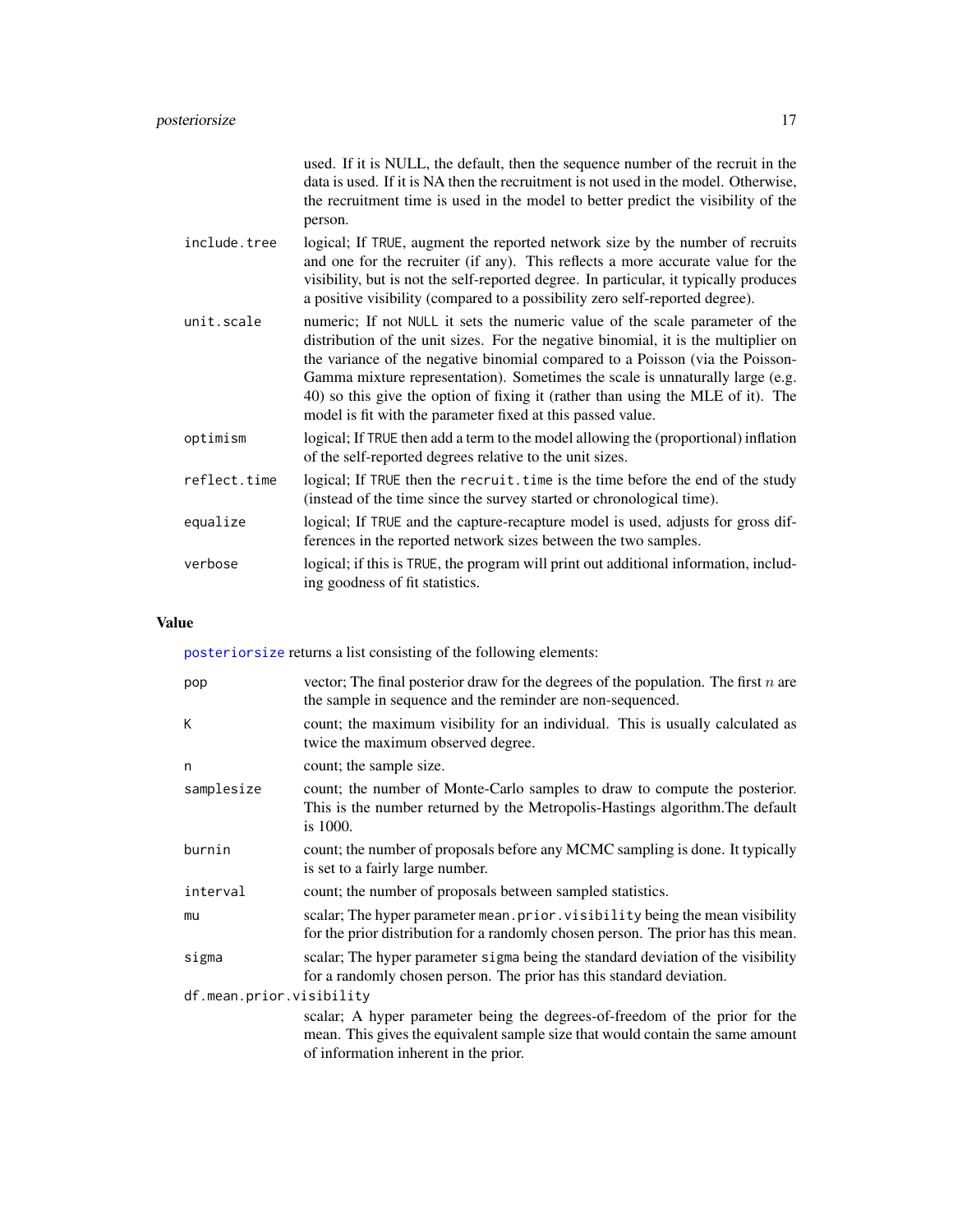#### df.sd.prior.visibility

scalar; A hyper parameter being the degrees-of-freedom of the prior for the standard deviation. This gives the equivalent sample size that would contain the same amount of information inherent in the prior for the standard deviation.

- Np integer; The overall visibility distribution is a mixture of the 1:Np rates and a parametric visibility distribution model truncated below Np. Thus the model fits the proportions of the population with visibility 1:Np each with a separate parameter. This should adjust for an lack-of-fit of the parametric visibility distribution model at lower visibilities, although it also changes the model away from the parametric visibility distribution model.
- muproposal scalar; The standard deviation of the proposal distribution for the mean visibility.
- nuproposal scalar; The standard deviation of the proposal distribution for the CMP scale parameter of the visibility distribution.
- N vector of length 5; summary statistics for the posterior population size.
	- MAP maximum aposteriori value of N
	- Mean AP mean aposteriori value of N
	- Median AP median aposteriori value of N
	- P025 the 2.5th percentile of the (posterior) distribution for the N. That is, the lower point on a 95% probability interval.
	- P975 the 97.5th percentile of the (posterior) distribution for the N. That is, the upper point on a 95% probability interval.
- maxN integer; maximum possible population size. By default this is determined from an upper quantile of the prior distribution.
- sample matrix of dimension samplesize $\times$  10 matrix of summary statistics from the posterior. This is also an object of class mcmc so it can be plotted and summarized via the mcmc.diagnostics function in the ergm package (and also the coda package). The statistics are:

#### N population size.

- mu scalar; The mean visibility for the prior distribution for a randomly chosen person. The prior has this mean.
- sigma scalar; The standard deviation of the visibility for a randomly chosen person. The prior has this standard deviation.
- visibility1 scalar; the number of nodes of visibility 1 in the population (it is assumed all nodes have visibility 1 or more).
- **lambda** scalar; This is only present for the cmp model. It is the  $\lambda$  parameter in the standard parameterization of the Conway-Maxwell-Poisson model for the visibility distribution.
- nu scalar; This is only present for the cmp model. It is the  $\nu$  parameter in the standard parameterization of the Conway-Maxwell-Poisson model for the visibility distribution.
- sample matrix of dimension samplesize $\times$  n matrix of posterior.draws from the unit size distribution for those in the survey. The sample for the ith person is the ith column.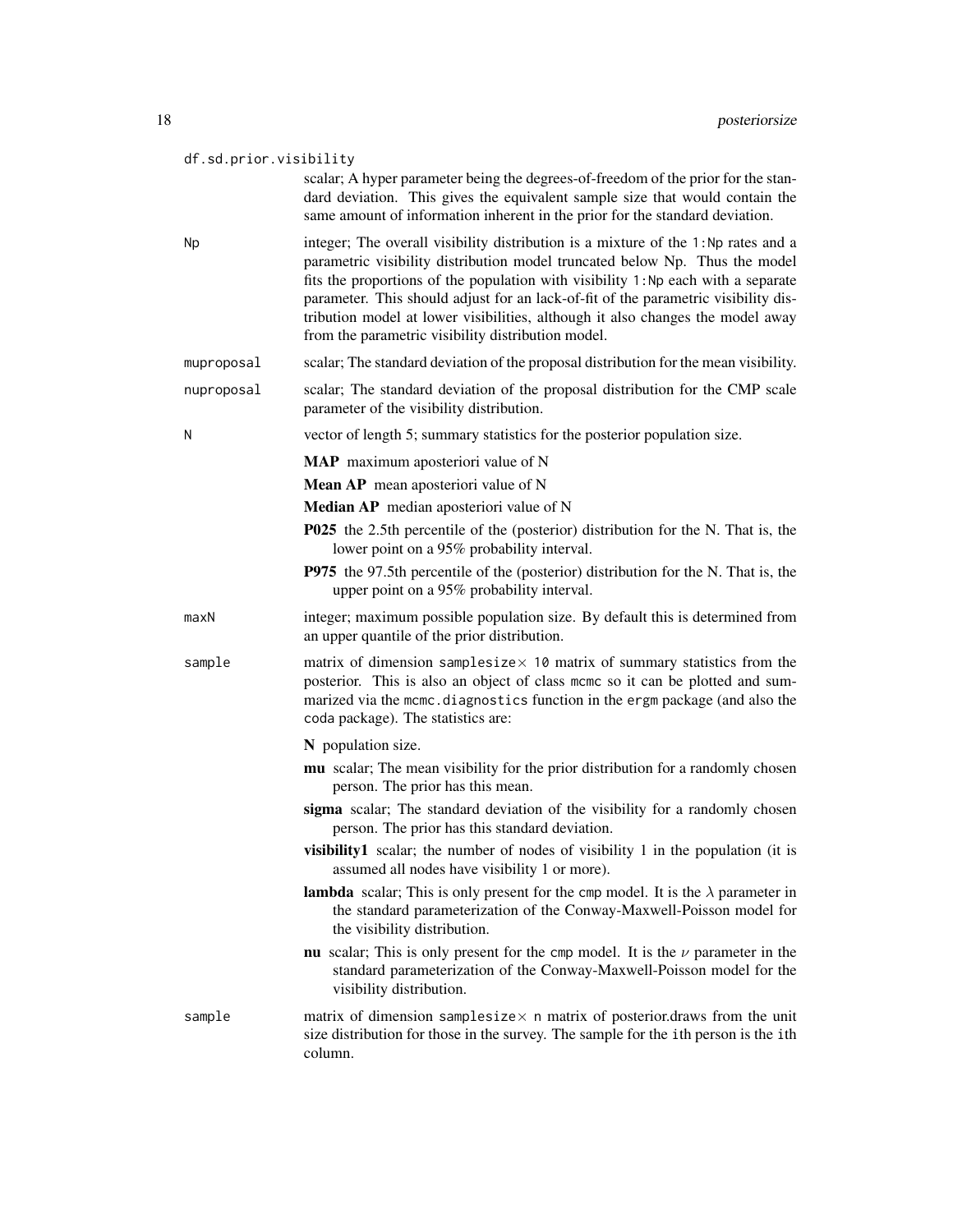| lpriorm                      | vector; the vector of (log) prior probabilities on each value of $m = N - n$ .<br>that is, the number of unobserved members of the population. The values are<br>$n: (length(1priorm)-1+n).$                                                                                                                            |
|------------------------------|-------------------------------------------------------------------------------------------------------------------------------------------------------------------------------------------------------------------------------------------------------------------------------------------------------------------------|
| burnintheta                  | count; the number of proposals in the Metropolis-Hastings sub-step for the vis-<br>ibility distribution parameters $(\theta)$ before any MCMC sampling is done. It typi-<br>cally is set to a modestly large number.                                                                                                    |
| verbose                      | logical; if this is TRUE, the program printed out additional information, including<br>goodness of fit statistics.                                                                                                                                                                                                      |
| predictive.visibility.count  |                                                                                                                                                                                                                                                                                                                         |
|                              | vector; a vector of length the maximum visibility (K) (by default<br>K=2*max(sample visibility)). The kth entry is the posterior predictive num-<br>ber persons with visibility k. That is, it is the posterior predictive distribution of<br>the number of people with each visibility in the population.              |
| predictive.visibility        |                                                                                                                                                                                                                                                                                                                         |
|                              | vector; a vector of length the maximum visibility (K) (by default<br>K=2*max(sample visibility)). The kth entry is the posterior predictive pro-<br>portion of persons with visibility k. That is, it is the posterior predictive distri-<br>bution of the proportion of people with each visibility in the population. |
| <b>MAP</b>                   | vector of length 6 of MAP estimates corresponding to the output sample. These<br>are:                                                                                                                                                                                                                                   |
|                              | N population size.                                                                                                                                                                                                                                                                                                      |
|                              | mu scalar; The mean visibility for the prior distribution for a randomly chosen<br>person. The prior has this mean.                                                                                                                                                                                                     |
|                              | sigma scalar; The standard deviation of the visibility for a randomly chosen<br>person. The prior has this standard deviation.                                                                                                                                                                                          |
|                              | visibility1 scalar; the number of nodes of visibility 1 in the population (it is<br>assumed all nodes have visibility 1 or more).                                                                                                                                                                                       |
|                              | <b>lambda</b> scalar; This is only present for the cmp model. It is the $\lambda$ parameter in<br>the standard parameterization of the Conway-Maxwell-Poisson model for<br>the visibility distribution.                                                                                                                 |
|                              | nu scalar; This is only present for the cmp model. It is the $\nu$ parameter in the<br>standard parameterization of the Conway-Maxwell-Poisson model for the<br>visibility distribution.                                                                                                                                |
| mode.prior.sample.proportion |                                                                                                                                                                                                                                                                                                                         |
|                              | scalar; A hyperparameter being the mode of the prior distribution on the sample<br>proportion $n/N$ .                                                                                                                                                                                                                   |
| median.prior.size            |                                                                                                                                                                                                                                                                                                                         |
|                              | scalar; A hyperparameter being the mode of the prior distribution on the popu-<br>lation size.                                                                                                                                                                                                                          |
| mode.prior.size              |                                                                                                                                                                                                                                                                                                                         |
|                              | scalar; A hyperparameter being the mode of the prior distribution on the popu-<br>lation size.                                                                                                                                                                                                                          |
| mean.prior.size              |                                                                                                                                                                                                                                                                                                                         |
|                              | scalar; A hyperparameter being the mean of the prior distribution on the popu-<br>lation size.                                                                                                                                                                                                                          |
|                              |                                                                                                                                                                                                                                                                                                                         |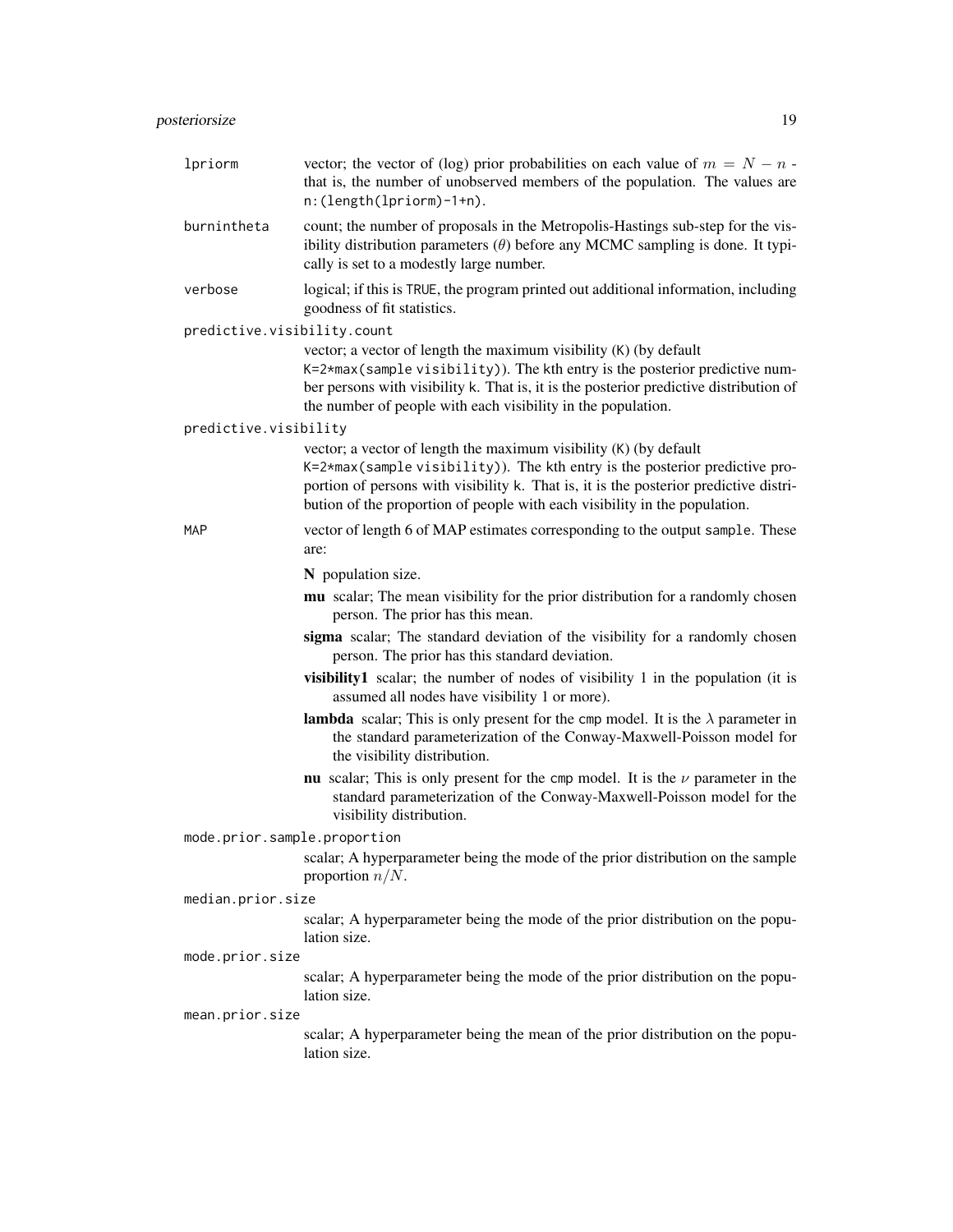quartiles.prior.size

vector of length 2; A pair of hyperparameters being the lower and upper quartiles of the prior distribution on the population size.

#### visibilitydistribution

count; the parametric distribution to use for the individual network sizes (i.e., visibilities). The options are cmp, nbinom, and pln. These correspond to the Conway-Maxwell-Poisson, Negative-Binomial, and Poisson-log-normal. The default is cmp.

#### priorsizedistribution

character; the type of parametric distribution to use for the prior on population size. The options are beta (for a Beta prior on the sample proportion (i.e.  $n/N$ ), nbinom (Negative-Binomial), pln (Poisson-log-normal), flat (uniform), and continuous (the continuous version of the Beta prior on the sample proportion. The default is beta.

#### Details on priors

The best way to specify the prior is via the hyperparameter mode.prior.size which specifies the mode of the prior distribution on the population size. You can alternatively specify the hyperparameter median.prior.size which specifies the median of the prior distribution on the population size, or mean.prior.sample proportion which specifies the mean of the prior distribution on the proportion of the population size in the sample or mode.prior.sample proportion which specifies the mode of the prior distribution on the proportion of the population size in the sample. Finally, you can specify quartiles.prior.size as a vector of length 2 being the pair of lower and upper quartiles of the prior distribution on the population size.

#### References

Gile, Krista J. (2008) *Inference from Partially-Observed Network Data*, Ph.D. Thesis, Department of Statistics, University of Washington.

Gile, Krista J. and Handcock, Mark S. (2010) *Respondent-Driven Sampling: An Assessment of Current Methodology*, Sociological Methodology 40, 285-327.

Gile, Krista J. and Handcock, Mark S. (2014) sspse: Estimating Hidden Population Size using Respondent Driven Sampling Data R package, Los Angeles, CA. Version 0.5, <http://hpmrg.org>.

Handcock MS (2003). degreenet: Models for Skewed Count Distributions Relevant to Networks. Statnet Project, Seattle, WA. Version 1.2, <http://statnetproject.org>.

Handcock, Mark S., Gile, Krista J. and Mar, Corinne M. (2014) *Estimating Hidden Population Size using Respondent-Driven Sampling Data*, Electronic Journal of Statistics, 8, 1, 1491-1521

Handcock, Mark S., Gile, Krista J. and Mar, Corinne M. (2015) *Estimating the Size of Populations at High Risk for HIV using Respondent-Driven Sampling Data*, Biometrics.

#### See Also

network, statnet, degreenet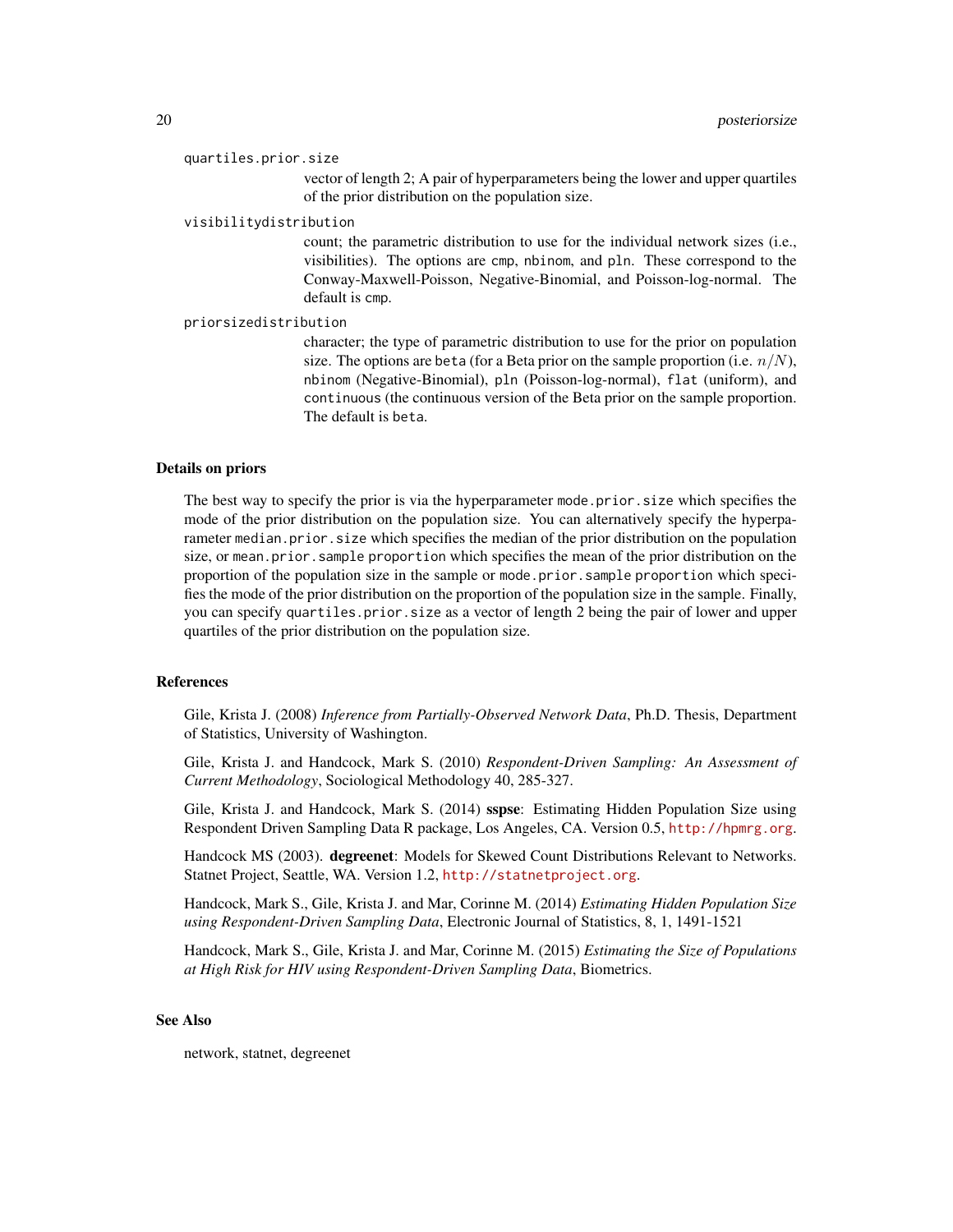## <span id="page-20-0"></span>print.summary.sspse 21

#### Examples

```
data(fauxmadrona)
# Here interval=1 so that it will run faster. It should be higher in a
# real application.
fit <- posteriorsize(fauxmadrona, median.prior.size=1000,
                                 burnin=100, interval=1, samplesize=100)
summary(fit)
```
print.summary.sspse *Summarizing Population Size Estimation Model Fits*

#### Description

This is the print method for the summary class method for class "sspse" objects. These objects encapsulate an estimate of the posterior distribution of the population size based on data collected by Respondent Driven Sampling. The approach approximates the RDS via the Sequential Sampling model of Gile (2008). As such, it is referred to as the Sequential Sampling - Population Size Estimate (SS-PSE). It uses the order of selection of the sample to provide information on the distribution of network sizes over the population members.

#### Usage

```
## S3 method for class 'summary.sspse'
print(
  x,
  digits = max(3, getOption("digits") - 3),correlation = FALSE,
  covariance = FALSE,
  signif.stars = getOption("show.signif.stars"),
  eps.Pvalue = 1e-04,
  ...
)
```
#### Arguments

| $\mathsf{x}$ | an object of class "summary. sspse", usually, a result of a call to summary. sspse.              |
|--------------|--------------------------------------------------------------------------------------------------|
| digits       | the number of significant digits to use when printing.                                           |
| correlation  | logical; if TRUE, the correlation matrix of the estimated parameters is returned<br>and printed. |
| covariance   | logical; if TRUE, the covariance matrix of the estimated parameters is returned<br>and printed.  |
| signif.stars | logical. If TRUE, 'significance stars' are printed for each coefficient.                         |
| eps.Pvalue   | number; indicates the smallest p-value. printCoefmat.                                            |
| .            | further arguments passed to or from other methods.                                               |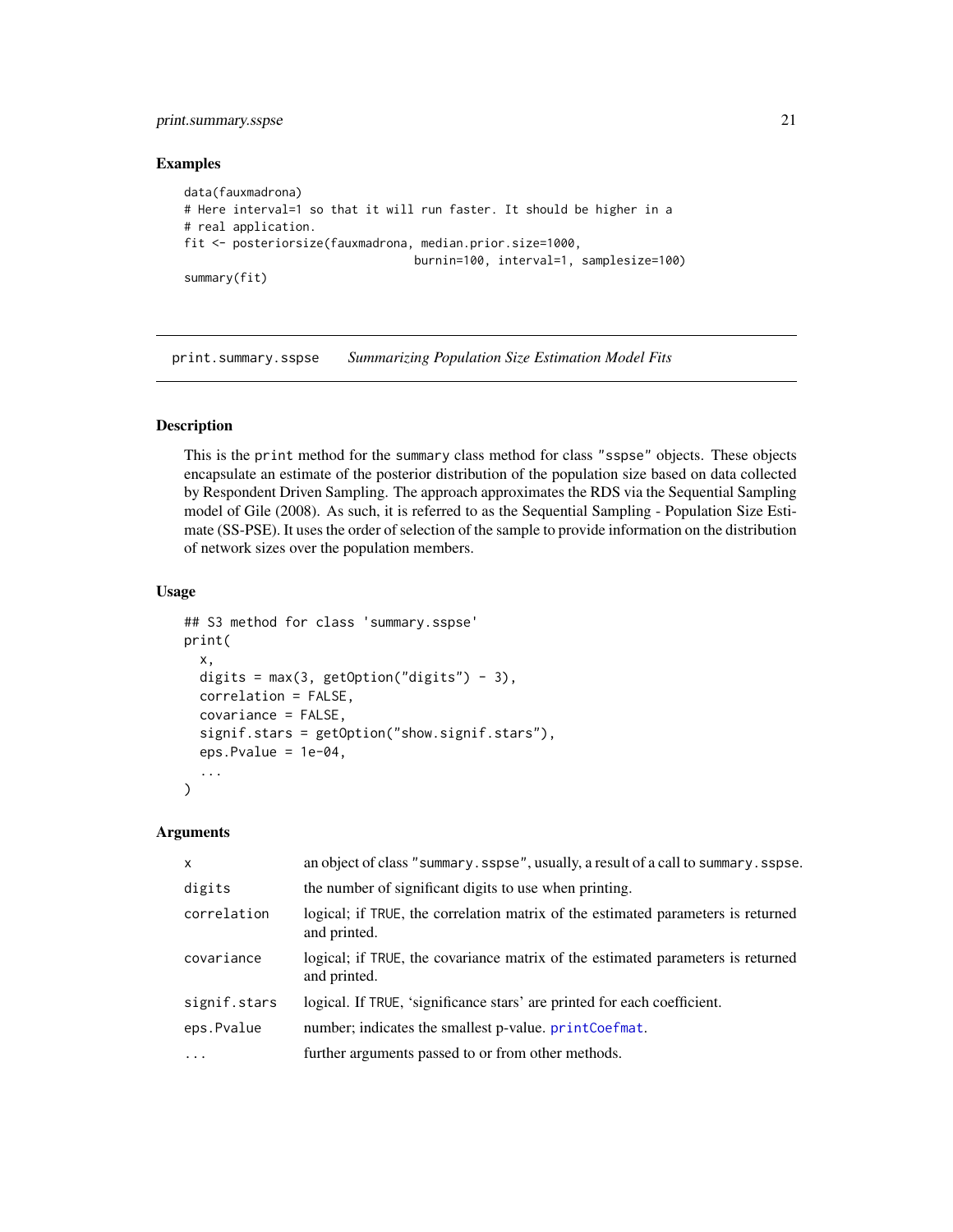print.summary.sspse tries to be smart about formatting the coefficients, standard errors, etc. and additionally gives 'significance stars' if signif.stars is TRUE.

Aliased coefficients are omitted in the returned object but restored by the print method.

Correlations are printed to two decimal places (or symbolically): to see the actual correlations print summary(object)\$correlation directly.

#### Value

The function summary.sspse computes and returns a two row matrix of summary statistics of the prior and estimated posterior distributions. The rows correspond to the Prior and the Posterior, respectively. The rows names are Mean, Median, Mode, 25%, 75%, and 90%. These correspond to the distributional mean, median, mode, lower quartile, upper quartile and 90% quantile, respectively.

#### References

Gile, Krista J. (2008) *Inference from Partially-Observed Network Data*, Ph.D. Thesis, Department of Statistics, University of Washington.

Gile, Krista J. and Handcock, Mark S. (2010) *Respondent-Driven Sampling: An Assessment of Current Methodology*, Sociological Methodology 40, 285-327.

Gile, Krista J. and Handcock, Mark S. (2014) sspse: Estimating Hidden Population Size using Respondent Driven Sampling Data R package, Los Angeles, CA. Version 0.5, <http://hpmrg.org>.

Handcock MS (2003). degreenet: Models for Skewed Count Distributions Relevant to Networks. Statnet Project, Seattle, WA. Version 1.2, <http://statnetproject.org>.

Handcock, Mark S., Gile, Krista J. and Mar, Corinne M. (2014) *Estimating Hidden Population Size using Respondent-Driven Sampling Data*, Electronic Journal of Statistics, 8, 1, 1491-1521

Handcock, Mark S., Gile, Krista J. and Mar, Corinne M. (2015) *Estimating the Size of Populations at High Risk for HIV using Respondent-Driven Sampling Data*, Biometrics.

#### See Also

The model fitting function [posteriorsize](#page-10-1), [summary](#page-0-0).

Function [coef](#page-0-0) will extract the matrix of coefficients with standard errors, t-statistics and p-values.

#### Examples

```
data(fauxmadrona)
# Here interval=1 so that it will run faster. It should be higher in a
# real application.
fit <- posteriorsize(fauxmadrona, median.prior.size=1000,
                                 burnin=100, interval=1, samplesize=100)
```
## fit

<span id="page-21-0"></span>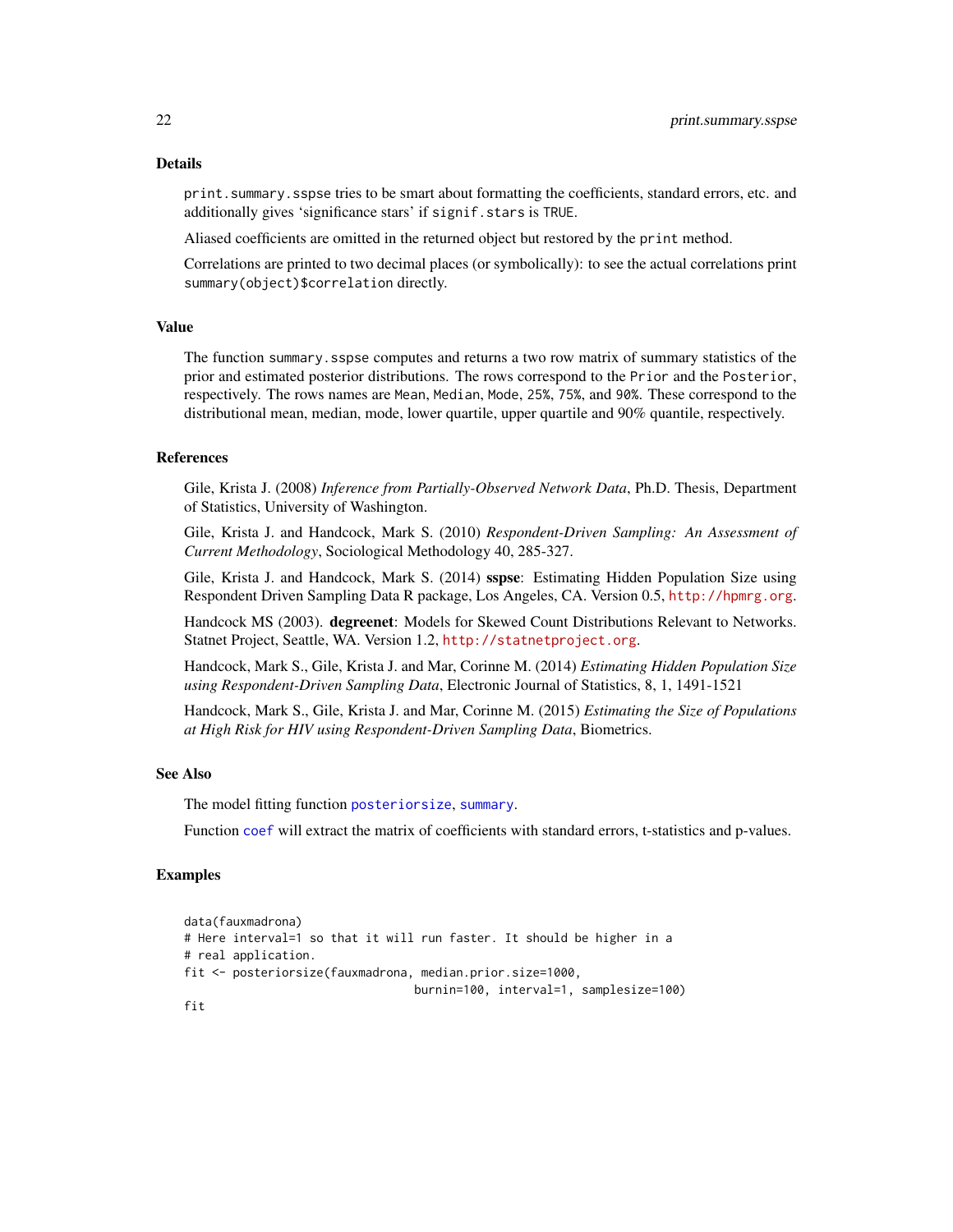#### <span id="page-22-0"></span>Description

This is the summary method for class "sspse" objects. These objects encapsulate an estimate of the posterior distribution of the population size based on data collected by Respondent Driven Sampling. The approach approximates the RDS via the Sequential Sampling model of Gile (2008). As such, it is referred to as the Sequential Sampling - Population Size Estimate (SS-PSE). It uses the order of selection of the sample to provide information on the distribution of network sizes over the population members. summary method for class "sspse". posterior distribution of the population size based on data collected by Respondent Driven Sampling. The approach approximates the RDS via the Sequential Sampling model of Gile (2008). As such, it is referred to as the Sequential Sampling - Population Size Estimate (SS-PSE). It uses the order of selection of the sample to provide information on the distribution of network sizes over the population members.

#### Usage

```
## S3 method for class 'sspse'
summary(object, support = 1000, HPD.level = 0.95, ...)
```
#### Arguments

| object    | an object of class "sspse", usually, a result of a call to posterior size.                                         |
|-----------|--------------------------------------------------------------------------------------------------------------------|
| support   | the number of equally-spaced points to use for the support of the estimated pos-<br>terior density function.       |
| HPD.level | numeric; probability level of the highest probability density interval determined<br>from the estimated posterior. |
| $\cdot$   | further arguments passed to or from other methods.                                                                 |

#### Details

print.summary.sspse tries to be smart about formatting the coefficients, standard errors, etc. and additionally gives 'significance stars' if signif.stars is TRUE.

Aliased coefficients are omitted in the returned object but restored by the print method.

Correlations are printed to two decimal places (or symbolically): to see the actual correlations print summary(object)\$correlation directly.

#### Value

The function summary.sspse computes and returns a two row matrix of summary statistics of the prior and estimated posterior distributions. The rows correspond to the Prior and the Posterior, respectively. The rows names are Mean, Median, Mode, 25%, 75%, and 90%. These correspond to the distributional mean, median, mode, lower quartile, upper quartile and 90% quantile, respectively.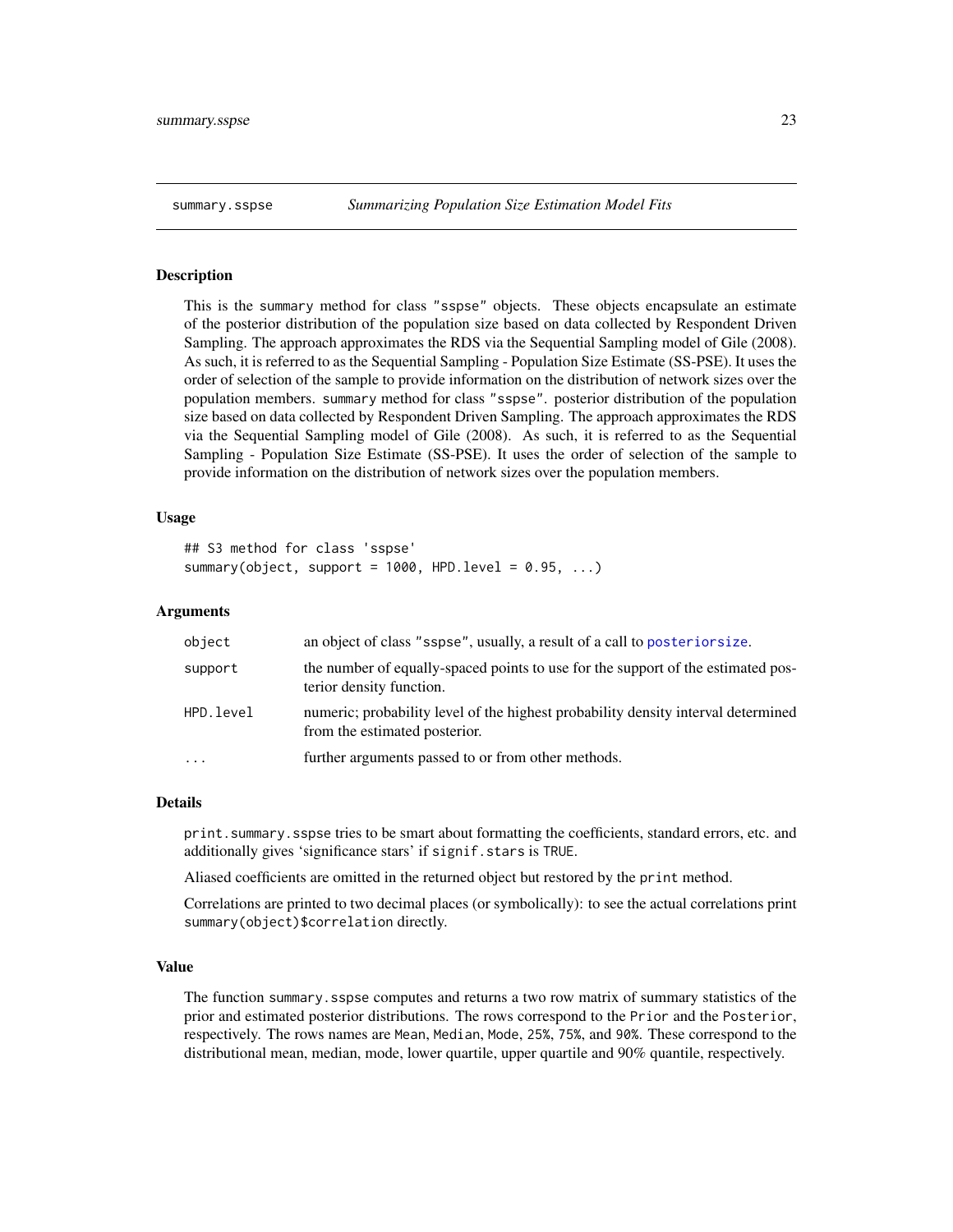## See Also

The model fitting function [posteriorsize](#page-10-1), [summary](#page-0-0).

## Examples

```
data(fauxmadrona)
# Here interval=1 so that it will run faster. It should be higher in a
# real application.
fit <- posteriorsize(fauxmadrona, median.prior.size=1000,
                                burnin=100, interval=1, samplesize=100)
summary(fit)
```
<span id="page-23-0"></span>